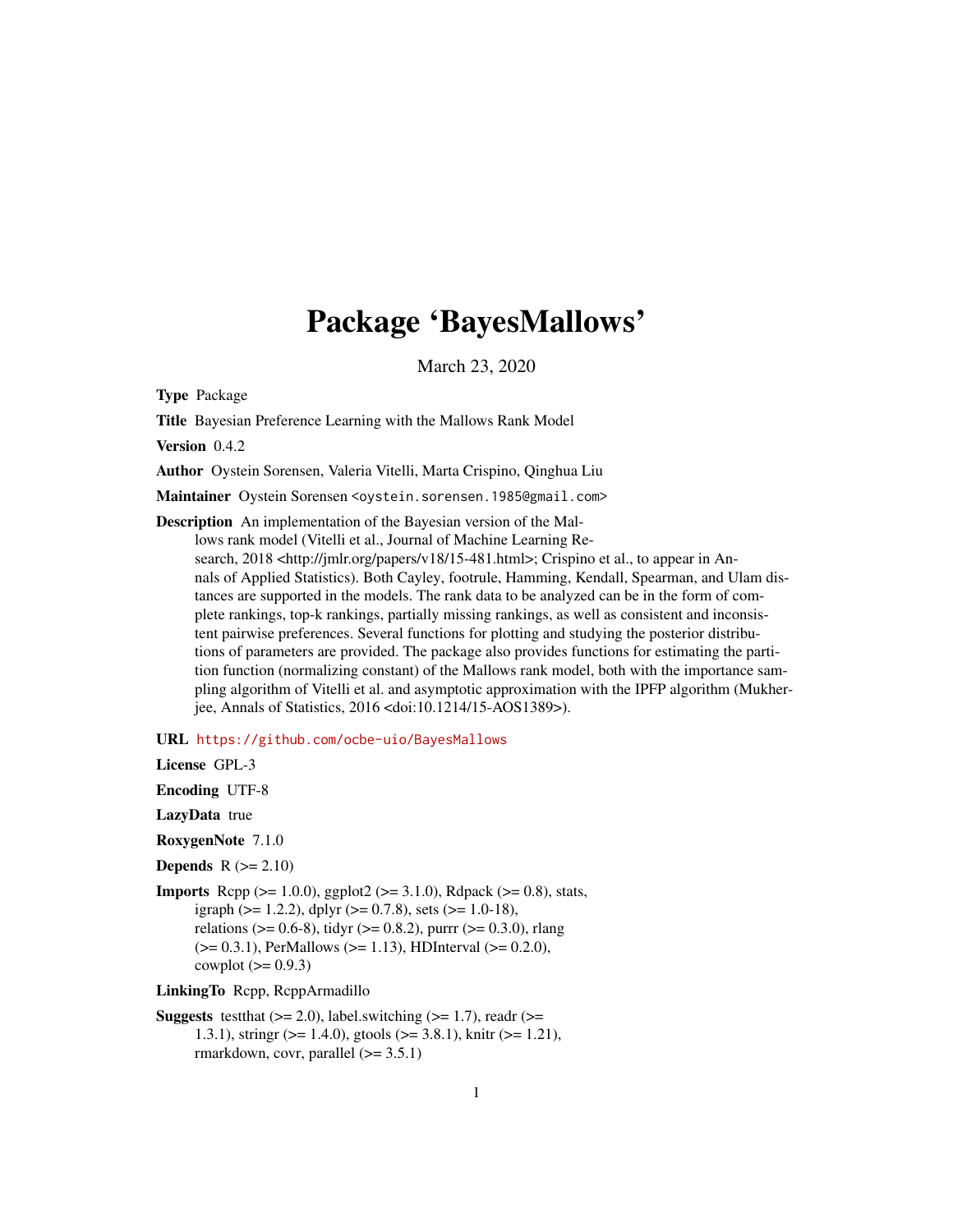<span id="page-1-0"></span>VignetteBuilder knitr RdMacros Rdpack NeedsCompilation yes Repository CRAN Date/Publication 2020-03-23 13:40:02 UTC

# R topics documented:

| Index | 38              |
|-------|-----------------|
|       |                 |
|       | - 34            |
|       | -33             |
|       | -33             |
|       | -32             |
|       |                 |
|       | 31              |
|       | -31             |
|       |                 |
|       |                 |
|       |                 |
|       | 25              |
|       |                 |
|       | 21              |
|       | <b>20</b>       |
|       |                 |
|       | <sup>16</sup>   |
|       | $\overline{14}$ |
|       | -12             |
|       | $\overline{7}$  |
|       | 5               |
|       | 5               |
|       | $\overline{4}$  |
|       | 3               |
|       | <sup>2</sup>    |

<span id="page-1-1"></span>assess\_convergence *Trace Plots from Metropolis-Hastings Algorithm*

#### Description

assess\_convergence provides trace plots for the parameters of the Mallows Rank model, in order to study the convergence of the Metropolis-Hastings algorithm.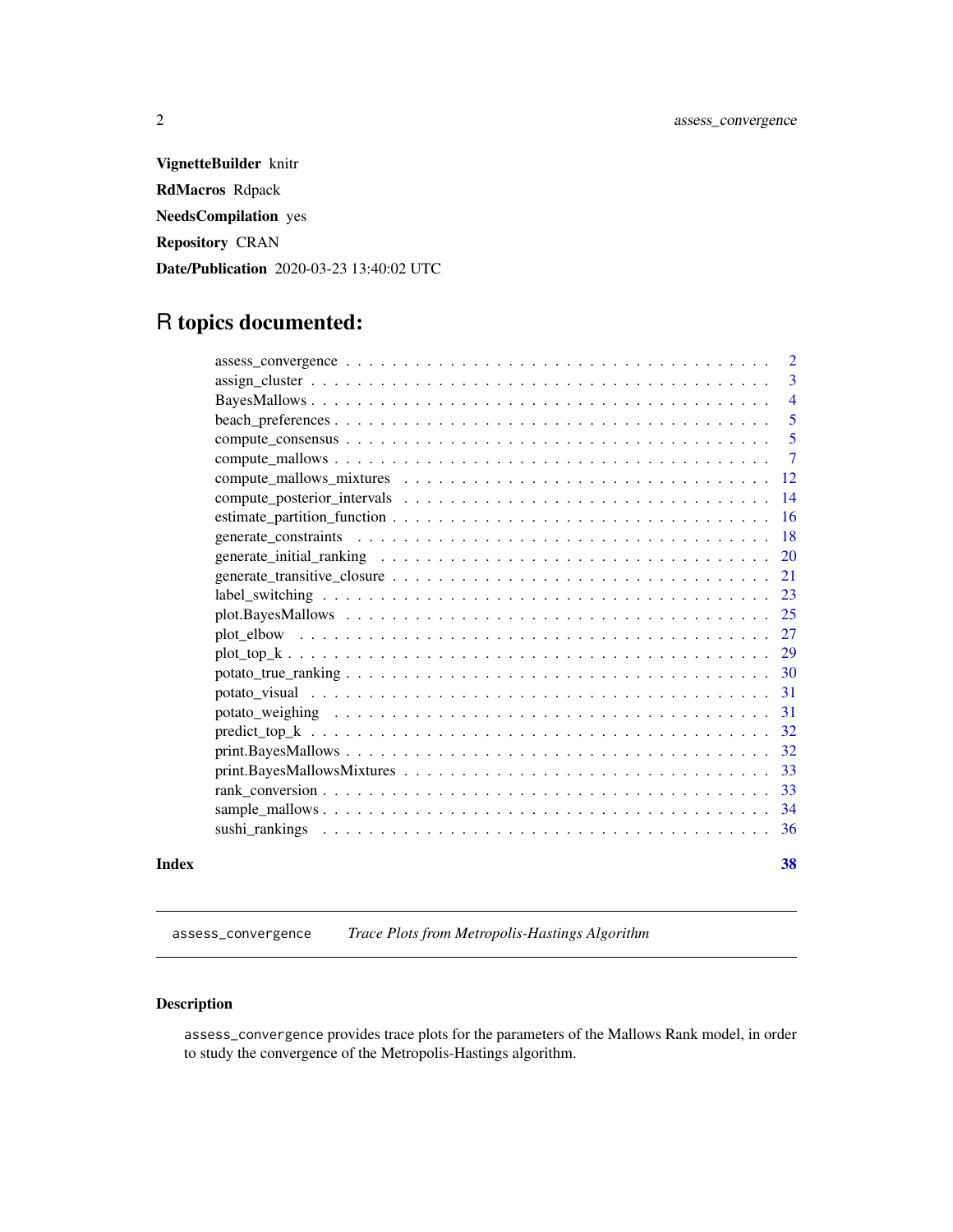<span id="page-2-0"></span>assign\_cluster 3

#### Usage

```
assess_convergence(
  model_fit,
  parameter = "alpha",
  items = NULL,
  assessors = NULL
\mathcal{L}
```
### Arguments

| model_fit | A fitted model object of class BayesMallows returned from compute_mallows<br>or an object of class BayesMallowsMixtures returned from compute_mallows_mixtures.                                                                                           |
|-----------|-----------------------------------------------------------------------------------------------------------------------------------------------------------------------------------------------------------------------------------------------------------|
| parameter | Character string specifying which parameter to plot. Available options are "alpha",<br>"rho", "Rtilde", "cluster_probs", or "theta".                                                                                                                      |
| items     | The items to study in the diagnostic plot for rho. Either a vector of item names,<br>corresponding to model_fit\$items or a vector of indices. If NULL, five items<br>are selected randomly. Only used when parameter = "rho" or parameter =<br>"Rtilde". |
| assessors | Numeric vector specifying the assessors to study in the diagnostic plot for "Rtilde".                                                                                                                                                                     |

#### See Also

[compute\\_mallows](#page-6-1), [plot.BayesMallows](#page-24-1)

| assign_cluster | Assign Assessors to Clusters |
|----------------|------------------------------|
|----------------|------------------------------|

### Description

Assign assessors to clusters by finding the cluster with highest posterior probability.

#### Usage

```
assign_cluster(
 model_fit,
 burnin = model_fit$burnin,
 soft = TRUE,expand = FALSE)
```
#### Arguments

| model fit | An object of type BayesMallows, returned from compute_mallows.                                                                                                                                      |
|-----------|-----------------------------------------------------------------------------------------------------------------------------------------------------------------------------------------------------|
| burnin    | A numeric value specifying the number of iterations to discard as burn-in. De-<br>faults to model fit\$burnin, and must be provided if model fit\$burnin does<br>not exist. See assess_convergence. |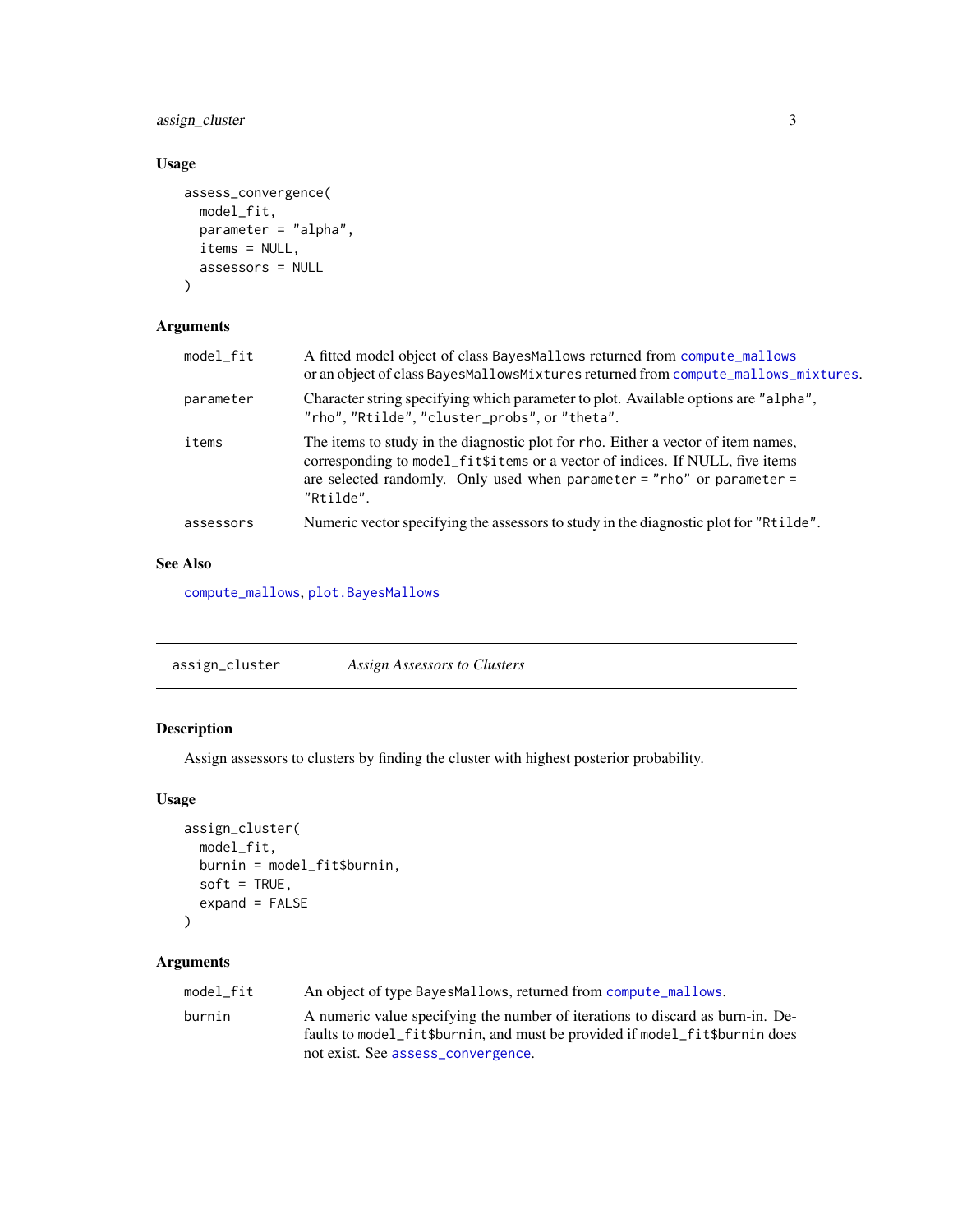<span id="page-3-0"></span>

| A logical specifying whether to perform soft or hard clustering. If soft=TRUE,                                                                                                                                           |
|--------------------------------------------------------------------------------------------------------------------------------------------------------------------------------------------------------------------------|
| all cluster probabilities are returned, whereas if soft=FALSE, only the maximum                                                                                                                                          |
| a posterior (MAP) cluster probability is returned, per assessor. In the case of a                                                                                                                                        |
| tie between two or more cluster assignments, a random cluster is taken as MAP<br>estimate.                                                                                                                               |
| A logical specifying whether or not to expand the rowset of each assessor to also<br>include clusters for which the assessor has 0 a posterior assignment probability.<br>Only used when soft = TRUE. Defaults to FALSE. |
|                                                                                                                                                                                                                          |

#### Value

A dataframe. If soft = FALSE, it has one row per assessor, and columns assessor, probability and map\_cluster. If soft = TRUE, it has n\_cluster rows per assessor, and the additional column cluster.

#### See Also

[compute\\_mallows](#page-6-1) for an example where this function is used.

| BayesMallows | BayesMallows: Bayesian Preference Learning with the Mallows Rank |
|--------------|------------------------------------------------------------------|
|              | Model.                                                           |

#### Description

The BayesMallows package provides functionality for fully Bayesian analysis of preference or rank data. The package implements the Bayesian Mallows model described in Vitelli et al. (2018), which handles complete rankings, top-k rankings, ranks missing at random, and consistent pairwise preference data, as well as mixtures of rank models. Modeling of pairwise preferences containing inconsistencies, as described in Crispino et al. (2018), is also supported.

The documentation and examples for the following functions are likely most useful to get you started:

- For analysis of rank or preference data, see [compute\\_mallows](#page-6-1).
- For computation of multiple models with varying numbers of mixture components, see [compute\\_mallows\\_mixtures](#page-11-1).
- For estimation of the partition function (normalizing constant) using either the importance sampling algorithm of Vitelli et al. (2018) or the asymptotic algorithm of Mukherjee (2016), see [estimate\\_partition\\_function](#page-15-1).

#### References

Crispino M, Arjas E, Vitelli V, Barrett N, Frigessi A (2018). "A Bayesian Mallows approach to non-transitive pair comparison data: how human are sounds?" *Accepted for publication in Annals of Applied Statistics*.

Mukherjee S (2016). "Estimation in exponential families on permutations." *The Annals of Statistics*, 44(2), 853–875.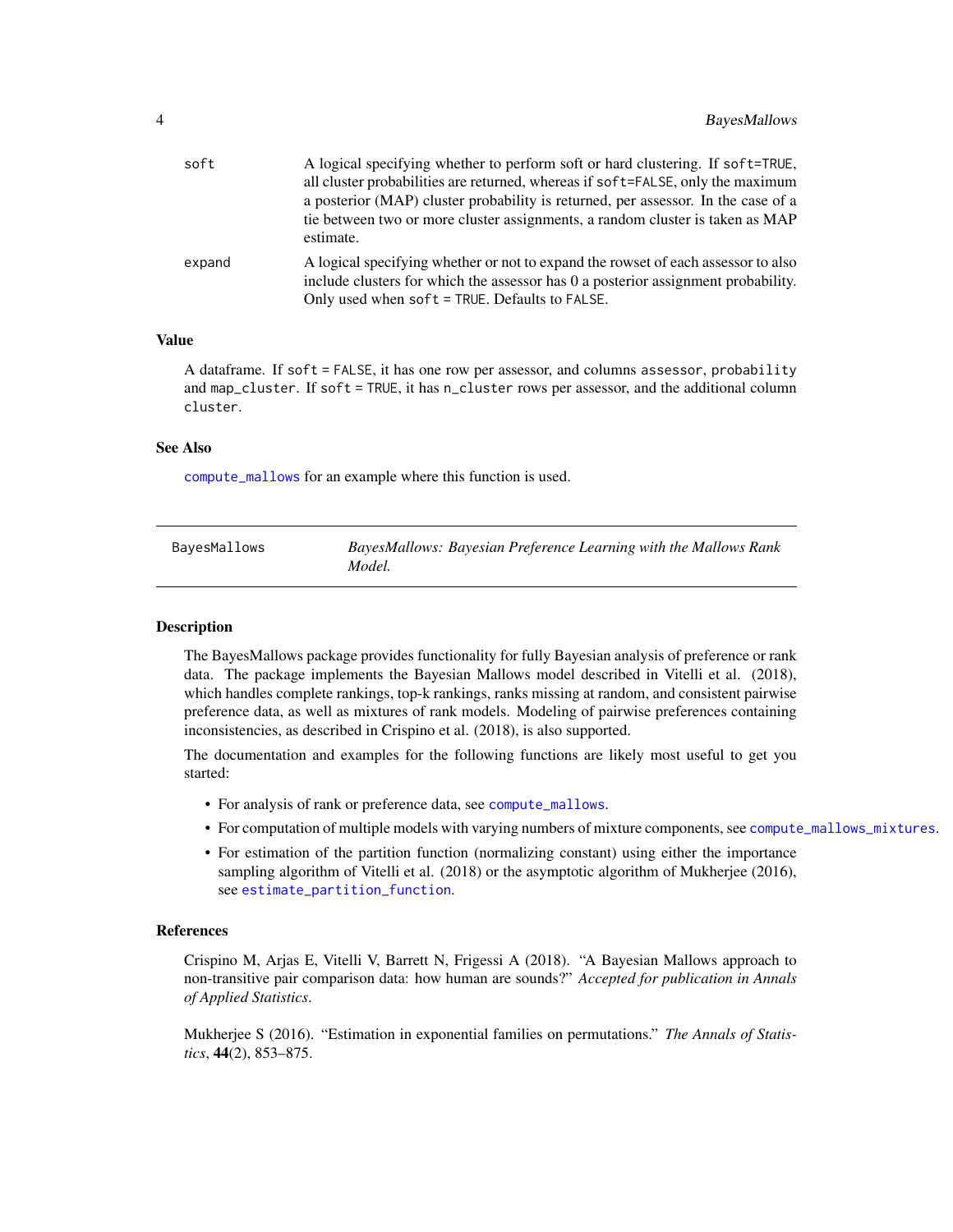<span id="page-4-0"></span>Vitelli V, Sorensen O, Crispino M, Arjas E, Frigessi A (2018). "Probabilistic Preference Learning with the Mallows Rank Model." *Journal of Machine Learning Research*, 18(1), 1–49. [http:](http://jmlr.org/papers/v18/15-481.html) [//jmlr.org/papers/v18/15-481.html](http://jmlr.org/papers/v18/15-481.html).

beach\_preferences *Beach Preferences*

#### **Description**

Example dataset from (Vitelli et al. 2018), Section 6.2.

#### Usage

beach\_preferences

#### Format

An object of class tbl\_df (inherits from tbl, data.frame) with 1442 rows and 3 columns.

#### References

Vitelli V, Sorensen O, Crispino M, Arjas E, Frigessi A (2018). "Probabilistic Preference Learning with the Mallows Rank Model." *Journal of Machine Learning Research*, 18(1), 1–49. [http:](http://jmlr.org/papers/v18/15-481.html) [//jmlr.org/papers/v18/15-481.html](http://jmlr.org/papers/v18/15-481.html).

compute\_consensus *Compute Consensus Ranking*

#### Description

Compute the consensus ranking using either cumulative probability (CP) or maximum a posteriori (MAP) consensus (Vitelli et al. 2018). For mixture models, the consensus is given for each mixture.

#### Usage

```
compute_consensus(model_fit, type = "CP", burnin = model_fit$burnin)
```
#### Arguments

| model_fit | An object returned from compute_mallows.                                                                                                                                                            |
|-----------|-----------------------------------------------------------------------------------------------------------------------------------------------------------------------------------------------------|
| type      | Character string specifying which consensus to compute. Either "CP" or "MAP".<br>Defaults to "CP".                                                                                                  |
| burnin    | A numeric value specifying the number of iterations to discard as burn-in. De-<br>faults to model_fit\$burnin, and must be provided if model_fit\$burnin does<br>not exist. See assess_convergence. |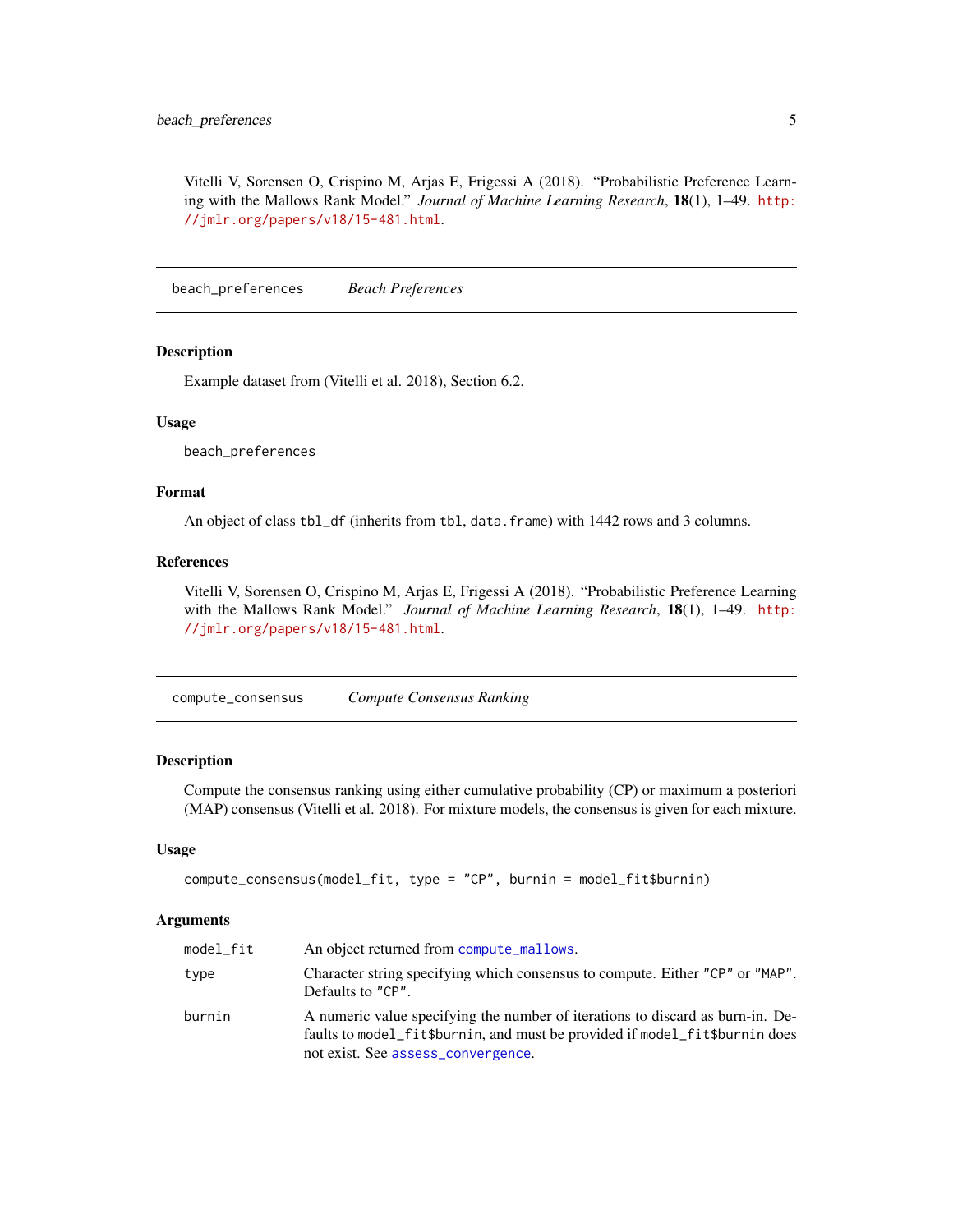#### References

Vitelli V, Sorensen O, Crispino M, Arjas E, Frigessi A (2018). "Probabilistic Preference Learning with the Mallows Rank Model." *Journal of Machine Learning Research*, 18(1), 1–49. [http:](http://jmlr.org/papers/v18/15-481.html) [//jmlr.org/papers/v18/15-481.html](http://jmlr.org/papers/v18/15-481.html).

```
# The example datasets potato_visual and potato_weighing contain complete
# rankings of 20 items, by 12 assessors. We first analyse these using the Mallows
# model:
model_fit <- compute_mallows(potato_visual)
# Se the documentation to compute_mallows for how to assess the convergence of the algorithm
# Having chosen burin = 1000, we compute posterior intervals
model_fit$burnin <- 1000
# We then compute the CP consensus.
compute_consensus(model_fit, type = "CP")
# And we compute the MAP consensus
compute_consensus(model_fit, type = "MAP")
## Not run:
  # CLUSTERWISE CONSENSUS
  # We can run a mixture of Mallows models, using the n_clusters argument
 # We use the sushi example data. See the documentation of compute_mallows for a more elaborate
  # example
  model_fit <- compute_mallows(sushi_rankings, n_clusters = 5)
  # Keeping the burnin at 1000, we can compute the consensus ranking per cluster
  model_fit$burnin <- 1000
  cp_consensus_df <- compute_consensus(model_fit, type = "CP")
  # Using dplyr::select and tidyr::cumprob we can now make a table
  # which shows the ranking in each cluster:
  library(dplyr)
  library(tidyr)
  cp_consensus_df %>%
    select(-cumprob) %>%
    spread(key = cluster, value = item)## End(Not run)
## Not run:
  # MAP CONSENSUS FOR PAIRWISE PREFENCE DATA
  # We use the example dataset with beach preferences.
  model_fit <- compute_mallows(preferences = beach_preferences)
  # We set burnin = 1000
  model_fit$burnin <- 1000
  # We now compute the MAP consensus
  map_consensus_df <- compute_consensus(model_fit, type = "MAP")
## End(Not run)
```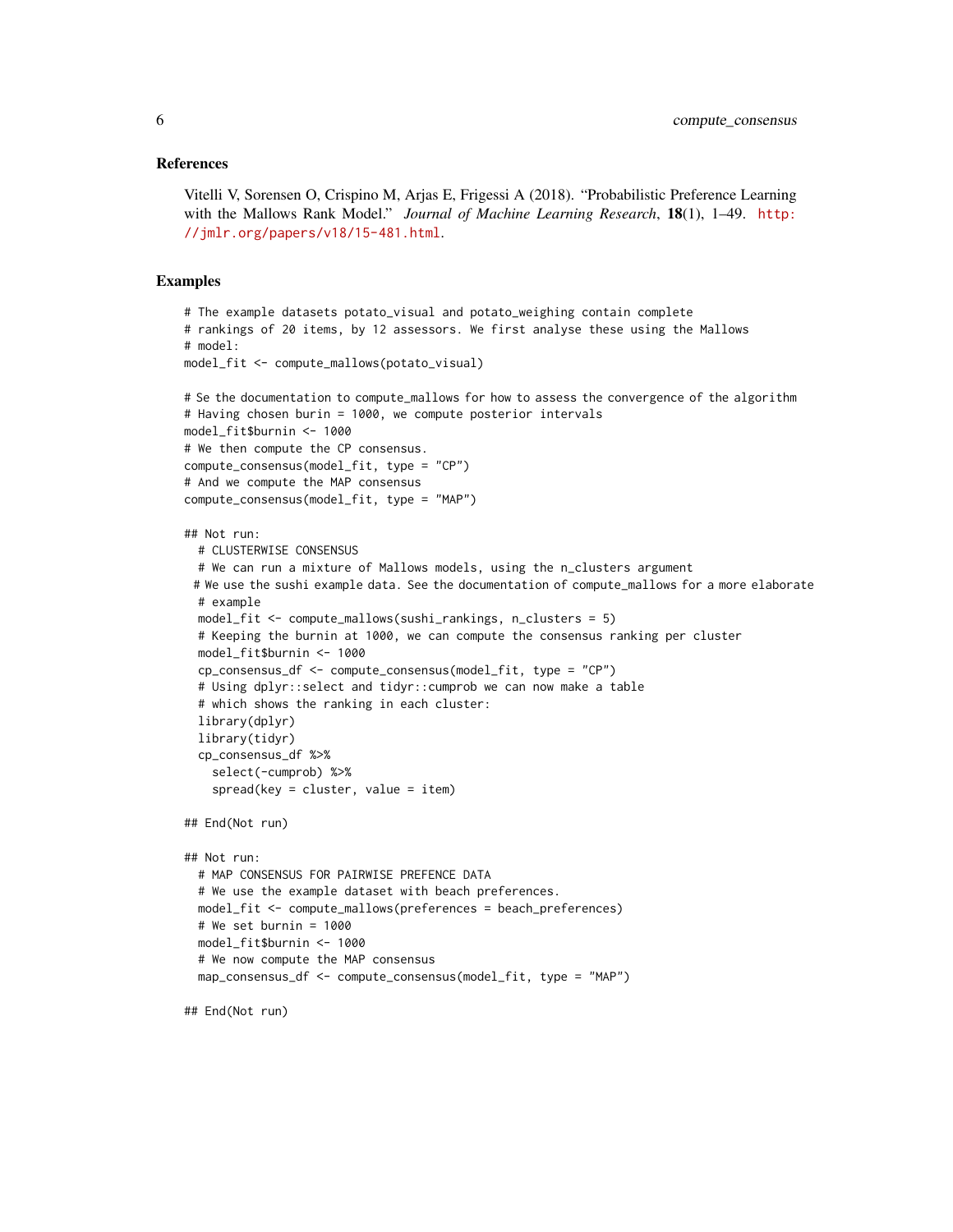<span id="page-6-1"></span><span id="page-6-0"></span>

#### Description

Compute the posterior distributions of the parameters of the Bayesian Mallows Rank Model, given rankings or preferences stated by a set of assessors.

The BayesMallows package uses the following parametrization of the Mallows rank model (Mallows 1957):

$$
p(r|\alpha, \rho) = (1/Z_n(\alpha)) \exp{-\alpha/nd(r, \rho)}
$$

where r is a ranking,  $\alpha$  is a scale parameter,  $\rho$  is the latent consensus ranking,  $Z_n(\alpha)$  is the partition function (normalizing constant), and  $d(r, \rho)$  is a distance function measuring the distance between r and  $\rho$ . Note that some authors use a Mallows model without division by n in the exponent; this includes the PerMallows package, whose scale parameter  $\theta$  corresponds to  $\alpha/n$  in the BayesMallows package. We refer to (Vitelli et al. 2018) for further details of the Bayesian Mallows model.

compute\_mallows always returns posterior distributions of the latent consensus ranking  $\rho$  and the scale parameter  $\alpha$ . Several distance measures are supported, and the preferences can take the form of complete or incomplete rankings, as well as pairwise preferences. compute\_mallows can also compute mixtures of Mallows models, for clustering of assessors with similar preferences.

#### Usage

```
compute_mallows(
  rankings = NULL,
 preferences = NULL,
 metric = "footrule",
  error_model = NULL,
  n_clusters = 1L,
  save_clus = FALSE,
  clus_thin = 1L,
  nmc = 2000L,
  leap\_size = max(1L, floor(n\_items/5)),swap = 1L,
  rho_init = NULL,
  rho_tthinning = 1L,
  alpha\_prop\_sd = 0.1,
  alphainit = 1,
  alpha_jump = 1L,
  lambda = 0.001,
  alpha_{max} = 1e+06,
  psi = 10L,
  include\_wcd = (n_clusters > 1),save_aug = FALSE,
  aug_thinning = 1L,
  logz_estimate = NULL,
  verbose = FALSE,
```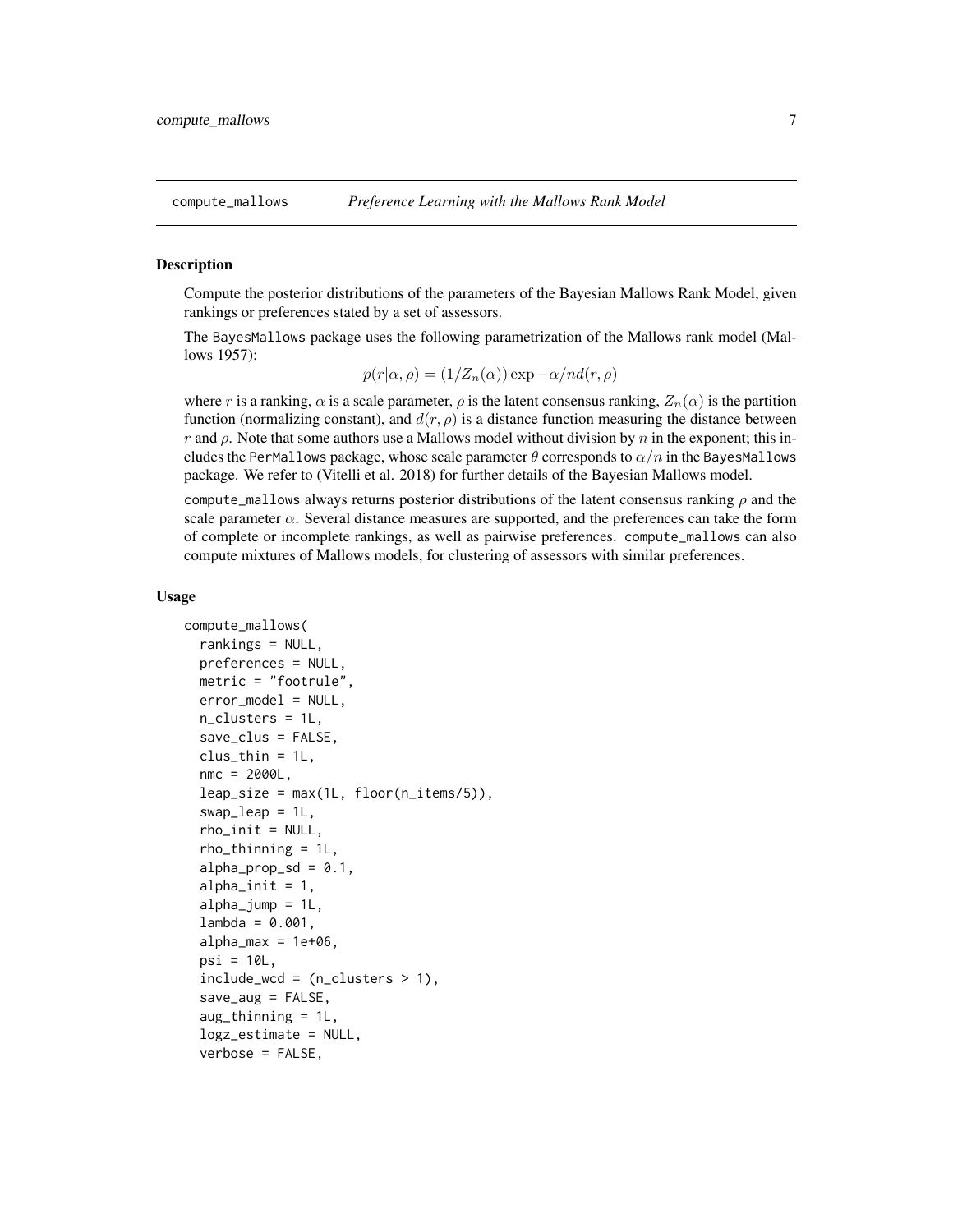```
validate_rankings = TRUE,
  constraints = NULL,
 save\_ind\_clus = FALSE,seed = NULL
\mathcal{L}
```
## Arguments

| rankings    | A matrix of ranked items, of size n_assessors x n_items. See create_ranking<br>if you have an ordered set of items that need to be converted to rankings. If<br>preferences is provided, rankings is an optional initial value of the rankings,<br>generated by generate_initial_ranking. If rankings has column names,<br>these are assumed to be the names of the items.                                                                                                                                                                                             |
|-------------|------------------------------------------------------------------------------------------------------------------------------------------------------------------------------------------------------------------------------------------------------------------------------------------------------------------------------------------------------------------------------------------------------------------------------------------------------------------------------------------------------------------------------------------------------------------------|
| preferences | A dataframe with pairwise comparisons, with 3 columns, named assessor,<br>bottom_item, and top_item, and one row for each stated preference. Given a<br>set of pairwise preferences, generate a transitive closure using generate_transitive_closure.<br>This will give preferences the class "BayesMallowsTC". If preferences is<br>not of class "BayesMallowsTC", compute_mallows will call generate_transitive_closure<br>on preferences before computations are done. In the current version, the pair-<br>wise preferences are assumed to be mutually compatible. |
| metric      | A character string specifying the distance metric to use in the Bayesian Mallows<br>Model. Available options are "footrule", "spearman", "cayley", "hamming",<br>"kendall", and "ulam". The distance given by metric is also used to compute<br>within-cluster distances, when include_wcd = TRUE.                                                                                                                                                                                                                                                                     |
| error_model | Character string specifying which model to use for inconsistent rankings. De-<br>faults to NULL, which means that inconsistent rankings are not allowed. At the<br>moment, the only available other option is "bernoulli", which means that the<br>Bernoulli error model is used. See Crispino et al. (2018) for a definition of the<br>Bernoulli model.                                                                                                                                                                                                               |
| n_clusters  | Integer specifying the number of clusters, i.e., the number of mixture compo-<br>nents to use. Defaults to 1L, which means no clustering is performed. See<br>compute_mallows_mixtures for a convenience function for computing several<br>models with varying numbers of mixtures.                                                                                                                                                                                                                                                                                    |
| save_clus   | Logical specifying whether or not to save cluster assignments. Defaults to<br>FALSE.                                                                                                                                                                                                                                                                                                                                                                                                                                                                                   |
| clus_thin   | Integer specifying the thinning to be applied to cluster assignments and cluster<br>probabilities. Defaults to 1L.                                                                                                                                                                                                                                                                                                                                                                                                                                                     |
| nmc         | Integer specifying the number of iteration of the Metropolis-Hastings algorithm<br>to run. Defaults to 2000L. See assess_convergence for tools to check conver-<br>gence of the Markov chain.                                                                                                                                                                                                                                                                                                                                                                          |
| leap_size   | Integer specifying the step size of the leap-and-shift proposal distribution. De-<br>faults floor(n_items / 5).                                                                                                                                                                                                                                                                                                                                                                                                                                                        |
| swap_leap   | Integer specifying the step size of the Swap proposal. Only used when error_model<br>is not NULL.                                                                                                                                                                                                                                                                                                                                                                                                                                                                      |
| rho_init    | Numeric vector specifying the initial value of the latent consensus ranking $\rho$ .<br>Defaults to NULL, which means that the initial value is set randomly. If rho_init                                                                                                                                                                                                                                                                                                                                                                                              |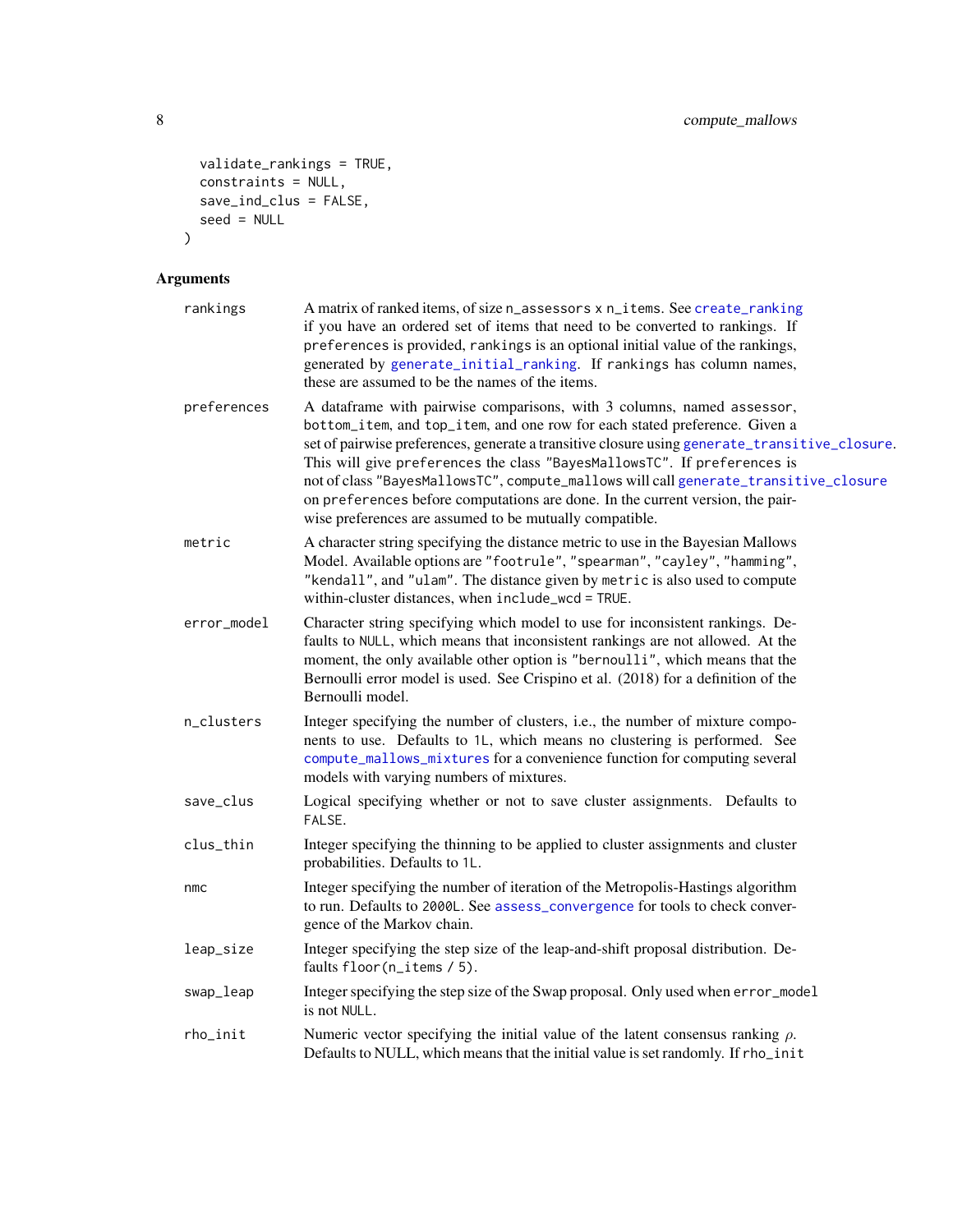is provided when n\_clusters > 1, each mixture component  $\rho_c$  gets the same initial value.

- <span id="page-8-0"></span>rho\_thinning Integer specifying the thinning of rho to be performed in the Metropolis- Hastings algorithm. Defaults to 1L. compute\_mallows save every rho\_thinningth value of  $\rho$ .
- alpha\_prop\_sd Numeric value specifying the standard deviation of the lognormal proposal distribution used for  $\alpha$  in the Metropolis-Hastings algorithm. Defaults to 0.1.
- alpha<sub>l</sub>init Numeric value specifying the initial value of the scale parameter  $\alpha$ . Defaults to 1. When n\_clusters > 1, each mixture component  $\alpha_c$  gets the same initial value.
- alpha<sub>l</sub> iump Integer specifying how many times to sample  $\rho$  between each sampling of  $\alpha$ . In other words, how many times to jump over  $\alpha$  while sampling  $\rho$ , and possibly other parameters like augmented ranks  $\hat{R}$  or cluster assignments z. Setting alpha\_jump to a high number can speed up computation time, by reducing the number of times the partition function for the Mallows model needs to be computed. Defaults to 1L.
- lambda Strictly positive numeric value specifying the rate parameter of the truncated exponential prior distribution of  $\alpha$ . Defaults to 0.1. When n\_cluster > 1, each mixture component  $\alpha_c$  has the same prior distribution.
- alpha\_max Maximum value of alpha in the truncated exponential prior distribution.
- psi Integer specifying the concentration parameter  $\psi$  of the Dirichlet prior distribution used for the cluster probabilities  $\tau_1, \tau_2, \ldots, \tau_C$ , where C is the value of n\_clusters. Defaults to 10L. When n\_clusters = 1, this argument is not used.
- include\_wcd Logical indicating whether to store the within-cluster distances computed during the Metropolis-Hastings algorithm. Defaults to TRUE if n\_clusters > 1 and otherwise FALSE. Setting include\_wcd = TRUE is useful when deciding the number of mixture components to include, and is required by [plot\\_elbow](#page-26-1).
- save\_aug Logical specifying whether or not to save the augmented rankings every aug\_thinningth iteration, for the case of missing data or pairwise preferences. Defaults to FALSE. Saving augmented data is useful for predicting the rankings each assessor would give to the items not yet ranked, and is required by [plot\\_top\\_k](#page-28-1).
- aug\_thinning Integer specifying the thinning for saving augmented data. Only used when save\_aug = TRUE. Defaults to 1L.

logz\_estimate Estimate of the partition function, computed with [estimate\\_partition\\_function](#page-15-1). Be aware that when using an estimated partition function when  $n$  clusters  $> 1$ , the partition function should be estimated over the whole range of  $\alpha$  values covered by the prior distribution for  $\alpha$  with high probability. In the case that a cluster  $\alpha_c$  becomes empty during the Metropolis-Hastings algorihm, the posterior of  $\alpha_c$  equals its prior. For example, if the rate parameter of the exponential prior equals, say  $\lambda = 0.001$ , there is about 37 % (or exactly: 1 -pexp(1000,0.001)) prior probability that  $\alpha_c > 1000$ . Hence when n\_clusters > 1, the estimated partition function should cover this range, or  $\lambda$  should be increased.

verbose Logical specifying whether to print out the progress of the Metropolis-Hastings algorithm. If TRUE, a notification is printed every 1000th iteration. Defaults to FALSE.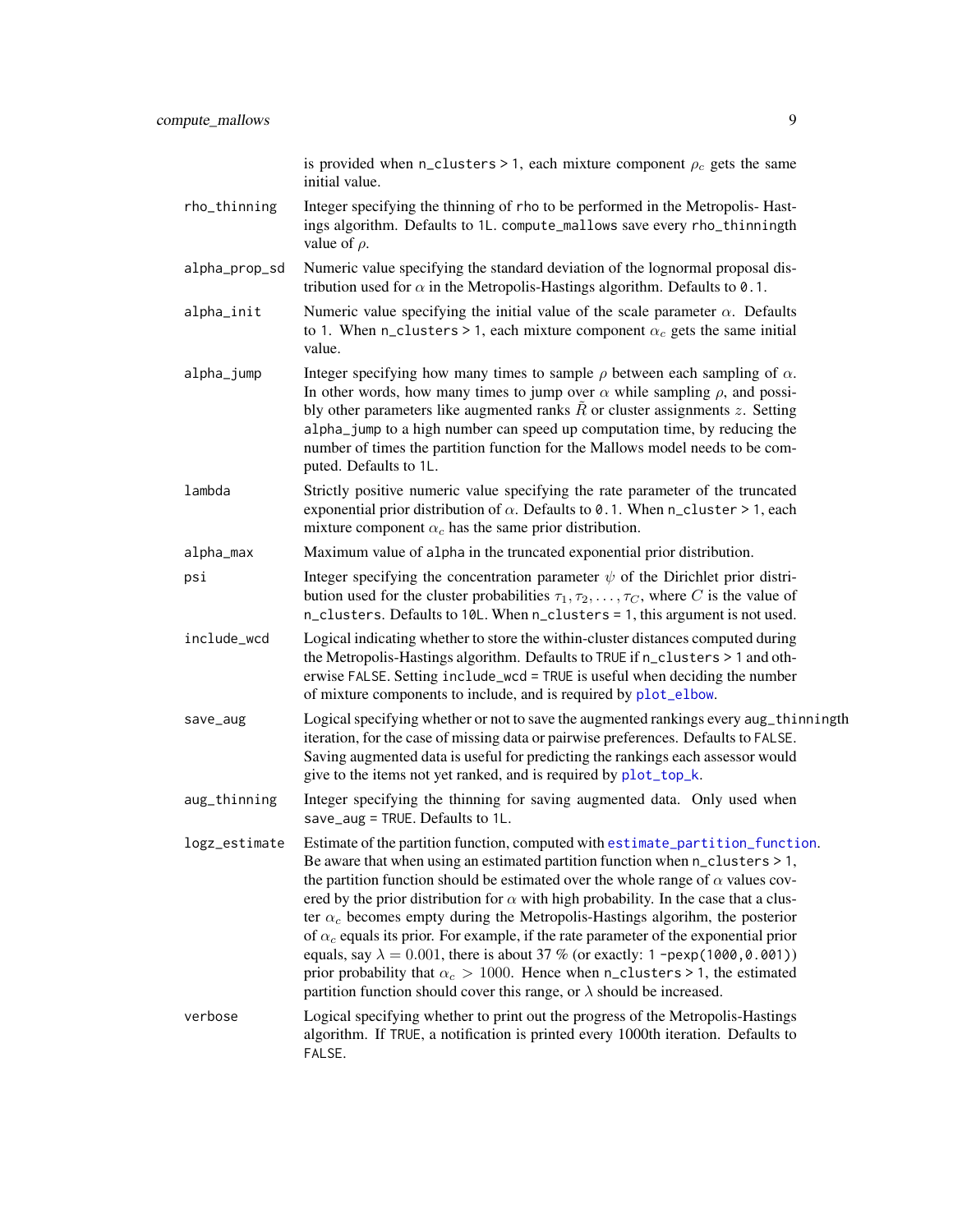<span id="page-9-0"></span>

| validate_rankings |                                                                                                                                                                                                                                                                                                                                                                        |
|-------------------|------------------------------------------------------------------------------------------------------------------------------------------------------------------------------------------------------------------------------------------------------------------------------------------------------------------------------------------------------------------------|
|                   | Logical specifying whether the rankings provided (or generated from preferences)<br>should be validated. Defaults to TRUE. Turning off this check will reduce com-<br>puting time with a large number of items or assessors.                                                                                                                                           |
| constraints       | Optional constraint set returned from generate_constraints. Defaults to NULL,<br>which means the the constraint set is computed internally. In repeated calls to<br>compute_mallows, with very large datasets, computing the constraint set may<br>be time consuming. In this case it can be beneficial to precompute it and provide<br>it as a separate argument.     |
| save_ind_clus     | Whether or not to save the individual cluster probabilities in each step. This re-<br>sults in csv files cluster_probs1.csv, cluster_probs2.csv, , being saved<br>in the calling directory. This option may slow down the code considerably,<br>but is necessary for detecting label switching using Stephen's algorithm. See<br>label_switching for more information. |
| seed              | Optional integer to be used as random number seed.                                                                                                                                                                                                                                                                                                                     |

#### Value

A list of class BayesMallows.

#### References

Crispino M, Arjas E, Vitelli V, Barrett N, Frigessi A (2018). "A Bayesian Mallows approach to non-transitive pair comparison data: how human are sounds?" *Accepted for publication in Annals of Applied Statistics*.

Mallows CL (1957). "Non-Null Ranking Models. I." *Biometrika*, 44(1/2), 114–130.

Vitelli V, Sorensen O, Crispino M, Arjas E, Frigessi A (2018). "Probabilistic Preference Learning with the Mallows Rank Model." *Journal of Machine Learning Research*, 18(1), 1–49. [http:](http://jmlr.org/papers/v18/15-481.html) [//jmlr.org/papers/v18/15-481.html](http://jmlr.org/papers/v18/15-481.html).

#### See Also

[compute\\_mallows\\_mixtures](#page-11-1) for a function that computes separate Mallows models for varying numbers of clusters.

```
# ANALYSIS OF COMPLETE RANKINGS
# The example datasets potato_visual and potato_weighing contain complete
# rankings of 20 items, by 12 assessors. We first analyse these using the Mallows
# model:
model_fit <- compute_mallows(potato_visual)
# We study the trace plot of the parameters
assess_convergence(model_fit, parameter = "alpha")
## Not run: assess_convergence(model_fit, parameter = "rho")
```

```
# Based on these plots, we set burnin = 1000.
```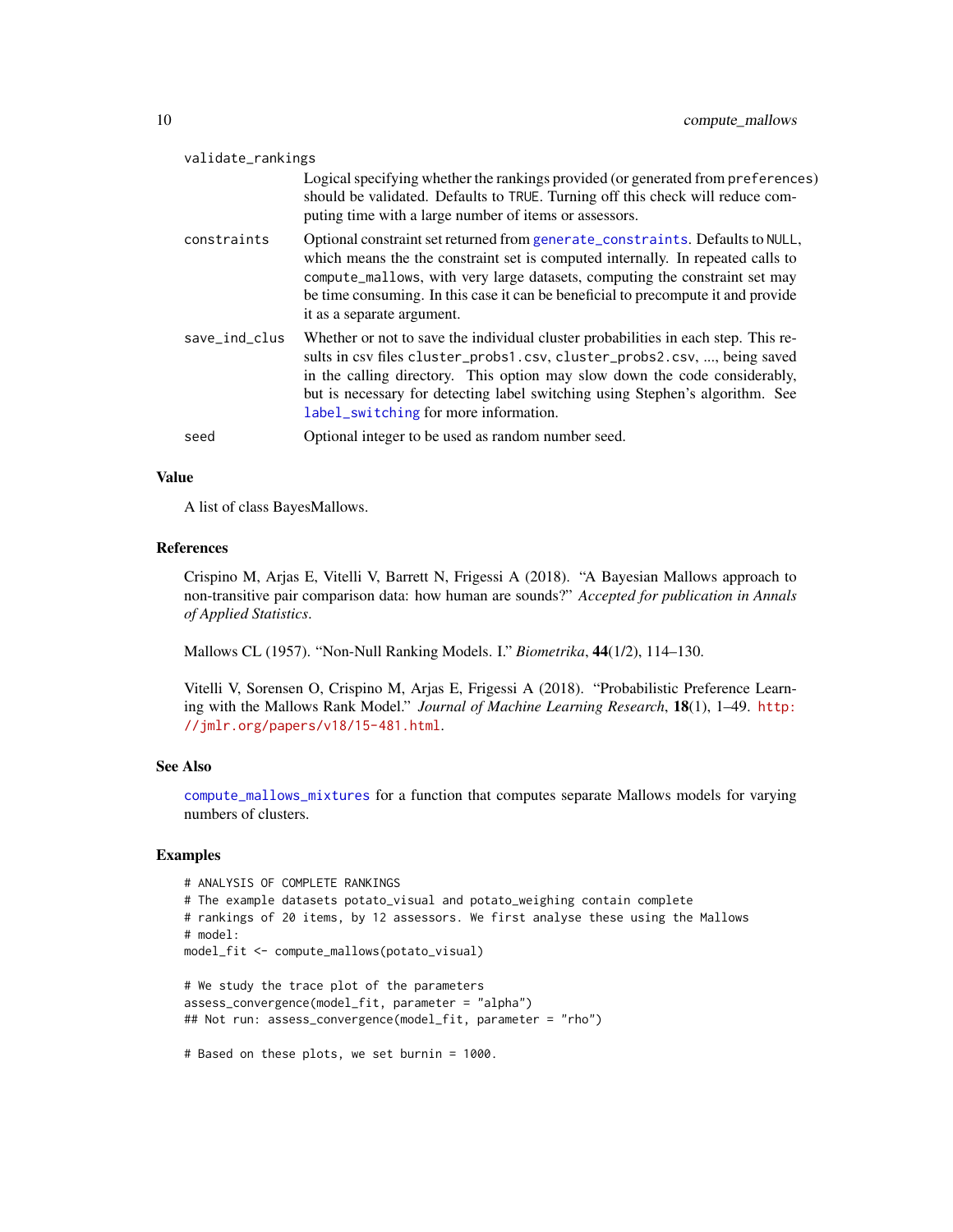```
model_fit$burnin <- 1000
# Next, we use the generic plot function to study the posterior distributions
# of alpha and rho
plot(model_fit, parameter = "alpha")
## Not run: plot(model_fit, parameter = "rho", items = 10:15)
# We can also compute the CP consensus posterior ranking
compute_consensus(model_fit, type = "CP")
# And we can compute the posterior intervals:
# First we compute the interval for alpha
compute_posterior_intervals(model_fit, parameter = "alpha")
# Then we compute the interval for all the items
## Not run: compute_posterior_intervals(model_fit, parameter = "rho")
# ANALYSIS OF PAIRWISE PREFERENCES
## Not run:
 # The example dataset beach_preferences contains pairwise
 # preferences between beaches stated by 60 assessors. There
 # is a total of 15 beaches in the dataset.
 # In order to use it, we first generate all the orderings
  # implied by the pairwise preferences.
 beach_tc <- generate_transitive_closure(beach_preferences)
 # We also generate an inital rankings
 beach_rankings <- generate_initial_ranking(beach_tc, n_items = 15)
 # We then run the Bayesian Mallows rank model
 # We save the augmented data for diagnostics purposes.
 model_fit <- compute_mallows(rankings = beach_rankings,
                               preferences = beach_tc,
                               save_aug = TRUE,verbose = TRUE)
 # We can assess the convergence of the scale parameter
 assess_convergence(model_fit)
 # We can assess the convergence of latent rankings. Here we
 # show beaches 1-5.
 assess_convergence(model_fit, parameter = "rho", items = 1:5)
 # We can also look at the convergence of the augmented rankings for
  # each assessor.
 assess_convergence(model_fit, parameter = "Rtilde",
                     items = c(2, 4), assessors = c(1, 2))
 # Notice how, for assessor 1, the lines cross each other, while
 # beach 2 consistently has a higher rank value (lower preference) for
 # assessor 2. We can see why by looking at the implied orderings in
 # beach_tc
 library(dplyr)
 beach_tc %>%
    filter(assessor %in% c(1, 2),
           bottom_item %in% c(2, 4) & top_item %in% c(2, 4))
 # Assessor 1 has no implied ordering between beach 2 and beach 4,
  # while assessor 2 has the implied ordering that beach 4 is preferred
 # to beach 2. This is reflected in the trace plots.
```
## End(Not run)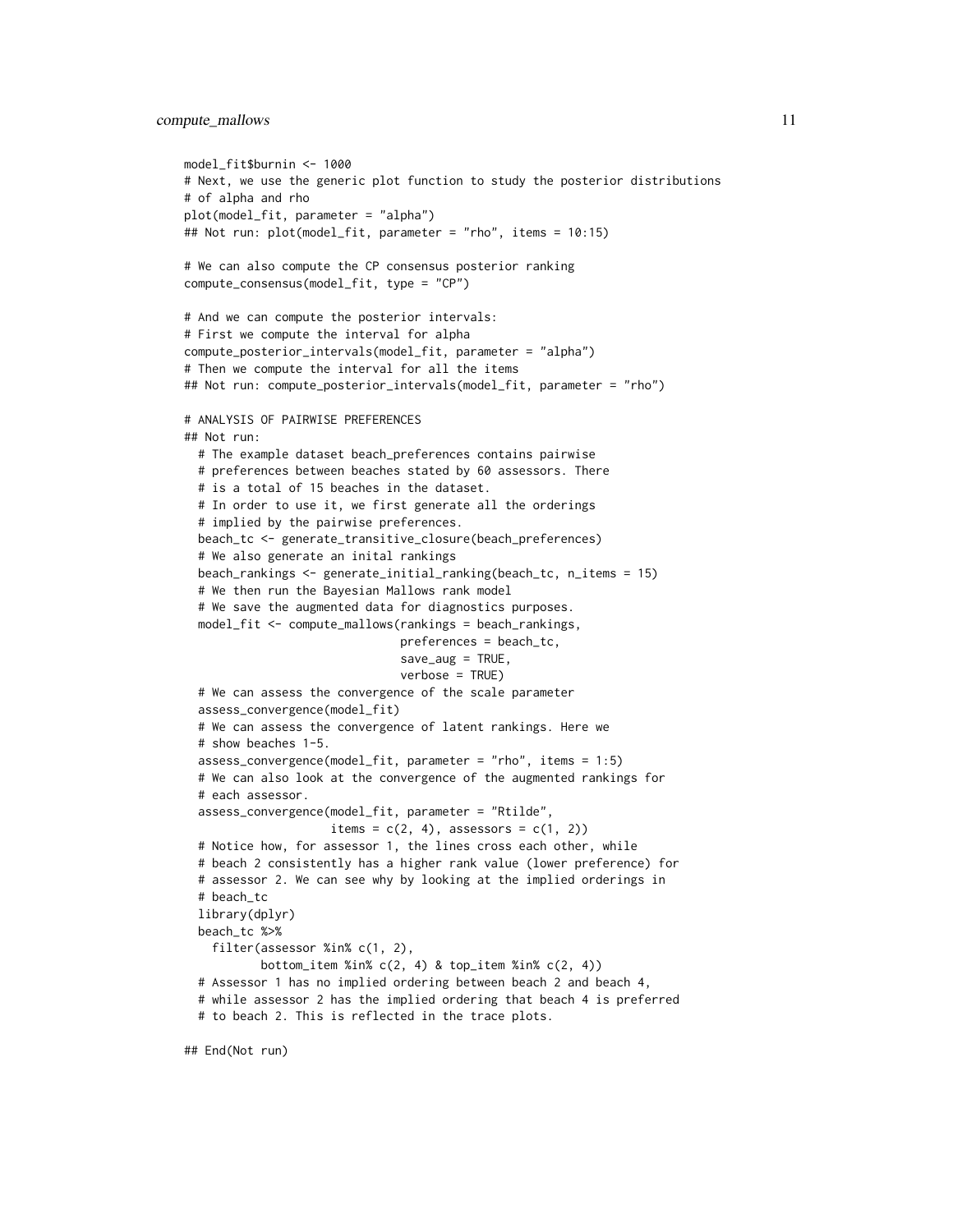```
# CLUSTERING OF ASSESSORS WITH SIMILAR PREFERENCES
## Not run:
 # The example dataset sushi_rankings contains 5000 complete
 # rankings of 10 types of sushi
 # We start with computing a 3-cluster solution, and save
 # cluster assignments by setting save_clus = TRUE
 model_fit <- compute_mallows(sushi_rankings, n_clusters = 3,
                               nmc = 10000, save_clus = TRUE, verbose = TRUE)
 # We then assess convergence of the scale parameter alpha
 assess_convergence(model_fit)
 # Next, we assess convergence of the cluster probabilities
 assess_convergence(model_fit, parameter = "cluster_probs")
 # Based on this, we set burnin = 1000
 # We now plot the posterior density of the scale parameters alpha in
 # each mixture:
 model_fit$burnin <- 1000
 plot(model_fit, parameter = "alpha")
 # We can also compute the posterior density of the cluster probabilities
 plot(model_fit, parameter = "cluster_probs")
 # We can also plot the posterior cluster assignment. In this case,
 # the assessors are sorted according to their maximum a posteriori cluster estimate.
 plot(model_fit, parameter = "cluster_assignment")
 # We can also assign each assessor to a cluster
 cluster_assignments <- assign_cluster(model_fit, soft = FALSE)
## End(Not run)
# DETERMINING THE NUMBER OF CLUSTERS
## Not run:
 # Continuing with the sushi data, we can determine the number of cluster
 # Let us look at any number of clusters from 1 to 10
 # We use the convenience function compute_mallows_mixtures
 n_{\text{clusters}} \leftarrow \text{seq}(\text{from} = 1, \text{to} = 10)models <- compute_mallows_mixtures(n_clusters = n_clusters, rankings = sushi_rankings,
                                     nmc = 6000, alpha_jump = 10, include_wcd = TRUE)
 # models is a list in which each element is an object of class BayesMallows,
 # returned from compute_mallows
 # We can create an elbow plot
 plot_elbow(models, burnin = 1000)
 # We then select the number of cluster at a point where this plot has
 # an "elbow", e.g., at 6 clusters.
## End(Not run)
```
<span id="page-11-1"></span>compute\_mallows\_mixtures

*Compute Mixtures of Mallows Models*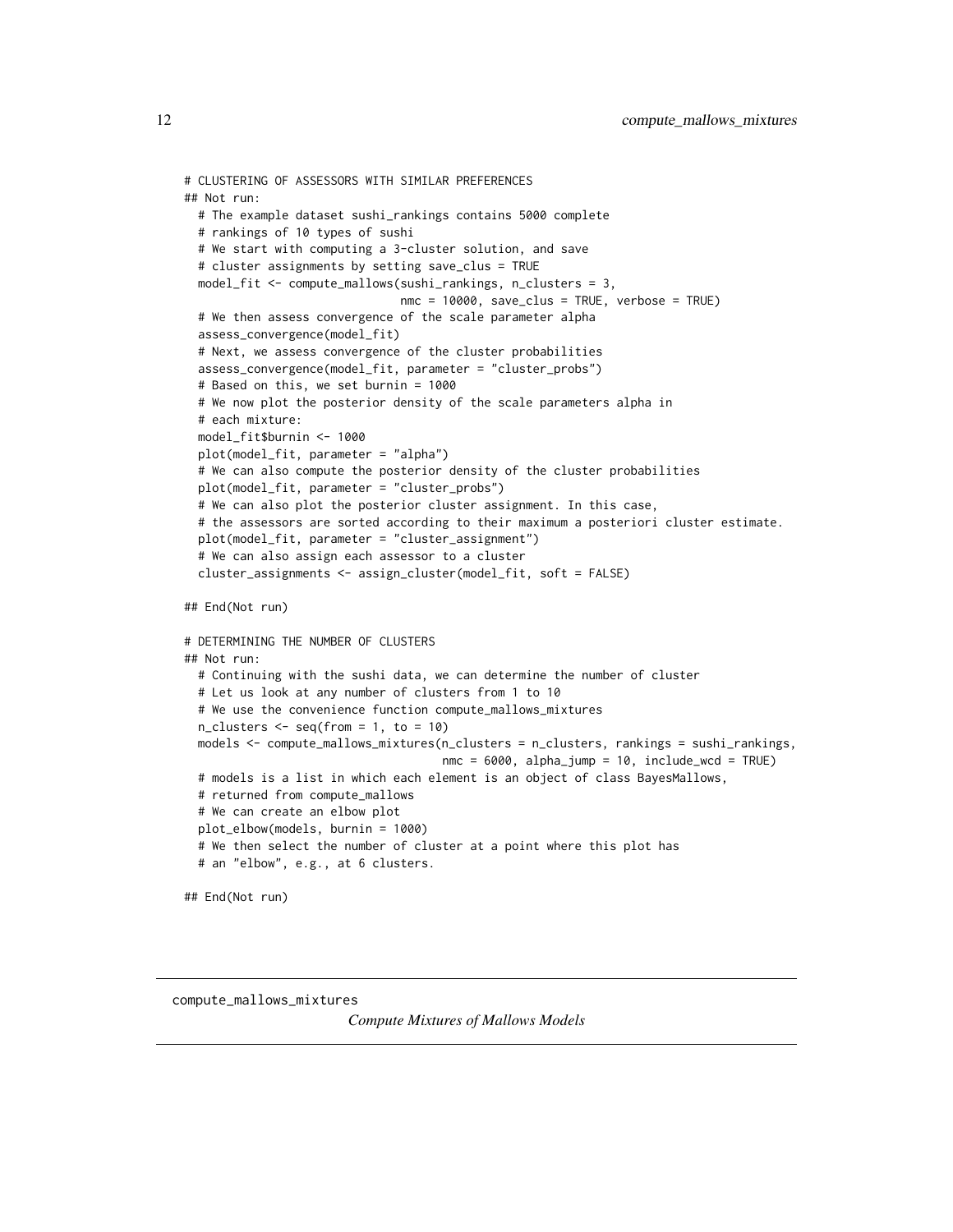#### <span id="page-12-0"></span>**Description**

Convenience function for computing Mallows models with varying numbers of mixtures. This is useful for deciding the number of mixtures to use in the final model.

#### Usage

```
compute_mallows_mixtures(n_clusters, ..., cl = NULL)
```
#### Arguments

| n clusters              | Integer vector specifying the number of clusters to use.                                                         |
|-------------------------|------------------------------------------------------------------------------------------------------------------|
| $\cdot$ $\cdot$ $\cdot$ | Other named arguments, passed to compute mallows.                                                                |
| cl                      | Optional computing cluster used for parallelization, returned from parallel: : makeCluster.<br>Defaults to NULL. |
|                         |                                                                                                                  |

#### Value

A list of Mallows models of class BayesMallowsMixtures, with one element for each number of mixtures that was computed. This object can be studied with [plot\\_elbow](#page-26-1).

```
# DETERMINING THE NUMBER OF CLUSTERS IN THE SUSHI EXAMPLE DATA
## Not run:
 # Let us look at any number of clusters from 1 to 10
 # We use the convenience function compute_mallows_mixtures
 n-clusters \leq seq(from = 1, to = 10)
 models <- compute_mallows_mixtures(n_clusters = n_clusters,
                                     rankings = sushi_rankings,
                                     include_wcd = TRUE)
 # models is a list in which each element is an object of class BayesMallows,
 # returned from compute_mallows
 # We can create an elbow plot
 plot_elbow(models, burnin = 1000)
 # We then select the number of cluster at a point where this plot has
 # an "elbow", e.g., n_clusters = 5.
 # Having chosen the number of clusters, we can now study the final model
 # Rerun with 5 clusters, now setting save_clus = TRUE to get cluster assignments
 mixture_model <- compute_mallows(rankings = sushi_rankings, n_clusters = 5,
                                   include_wcd = TRUE, save_clus = TRUE)
 # Delete the models object to free some memory
 rm(models)
 # Set the burnin
 mixture_model$burnin <- 1000
 # Plot the posterior distributions of alpha per cluster
 plot(mixture_model)
 # Compute the posterior interval of alpha per cluster
 compute_posterior_intervals(mixture_model,
                             parameter = "alpha")
 # Plot the posterior distributions of cluster probabilities
```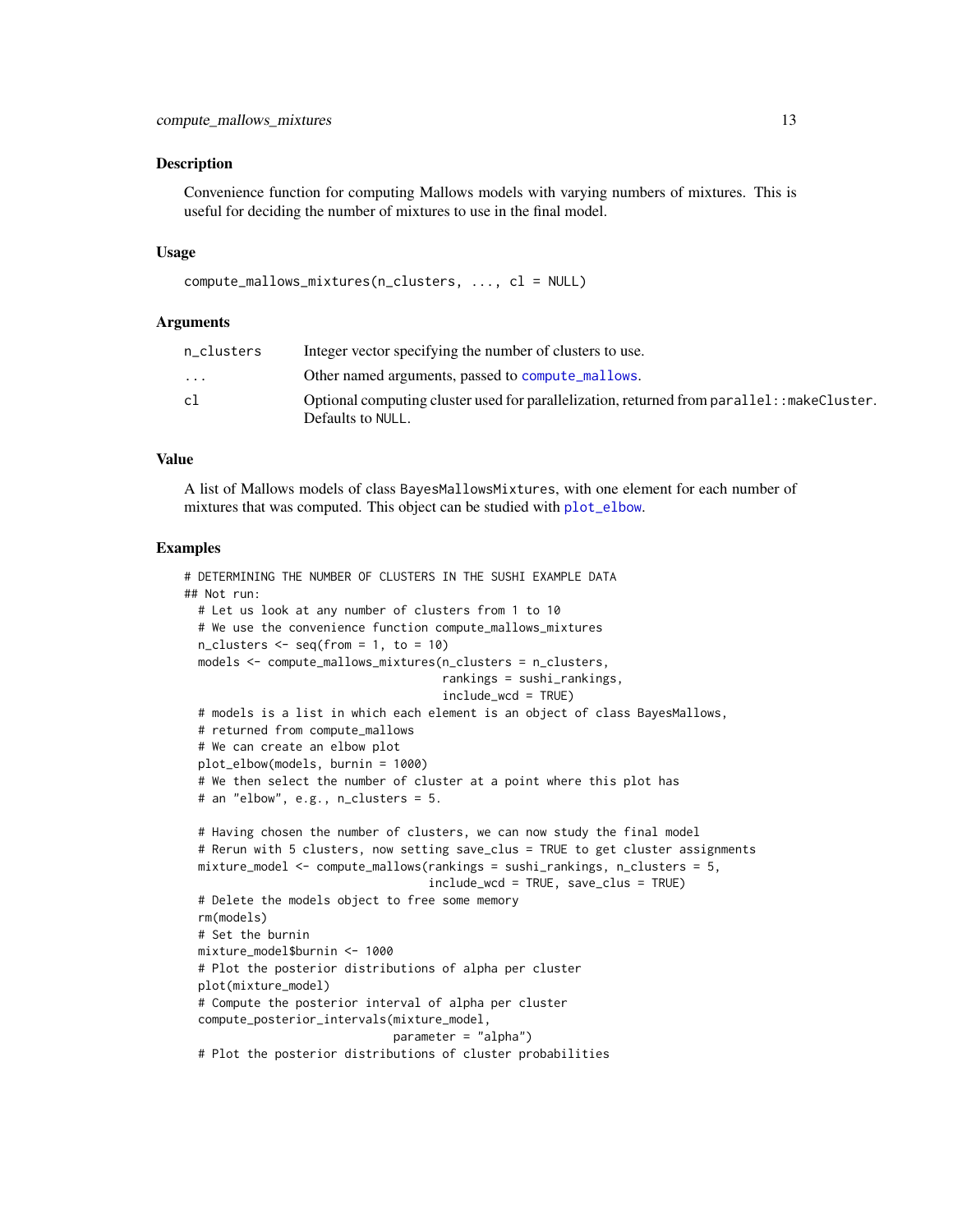```
plot(mixture_model, parameter = "cluster_probs")
  # Plot the posterior probability of cluster assignment
 plot(mixture_model, parameter = "cluster_assignment")
 # Plot the posterior distribution of "tuna roll" in each cluster
 plot(mixture_model, parameter = "rho", items = "tuna roll")
 # Compute the cluster-wise CP consensus, and show one column per cluster
 cp <- compute_consensus(mixture_model, type = "CP")
 library(dplyr)
 library(tidyr)
 cp %>%
    select(-cumprob) %>%
    spread(key = cluster, value = item)
 # Compute the MAP consensus, and show one column per cluster
 map <- compute_consensus(mixture_model, type = "MAP")
 map %>%
    select(-probability) %>%
    spread(key = cluster, value = item)
 # RUNNING IN PARALLEL
 # Computing Mallows models with different number of mixtures in parallel leads to
 # considerably speedup
 library(parallel)
 cl <- makeCluster(detectCores() - 1)
 n_{\text{clusters}} \leftarrow \text{seq}(\text{from} = 1, \text{to} = 10)models <- compute_mallows_mixtures(n_clusters = n_clusters,
                                      rankings = sushi_rankings,
                                      include\_wcd = TRUE, cl = clstopCluster(cl)
## End(Not run)
```
compute\_posterior\_intervals

*Compute Posterior Intervals*

#### Description

Compute posterior intervals of parameters of interest.

#### Usage

```
compute_posterior_intervals(
 model_fit,
 burnin = model_fit$burnin,
 parameter = "alpha",
 level = 0.95,decimals = 3L
)
```
<span id="page-13-0"></span>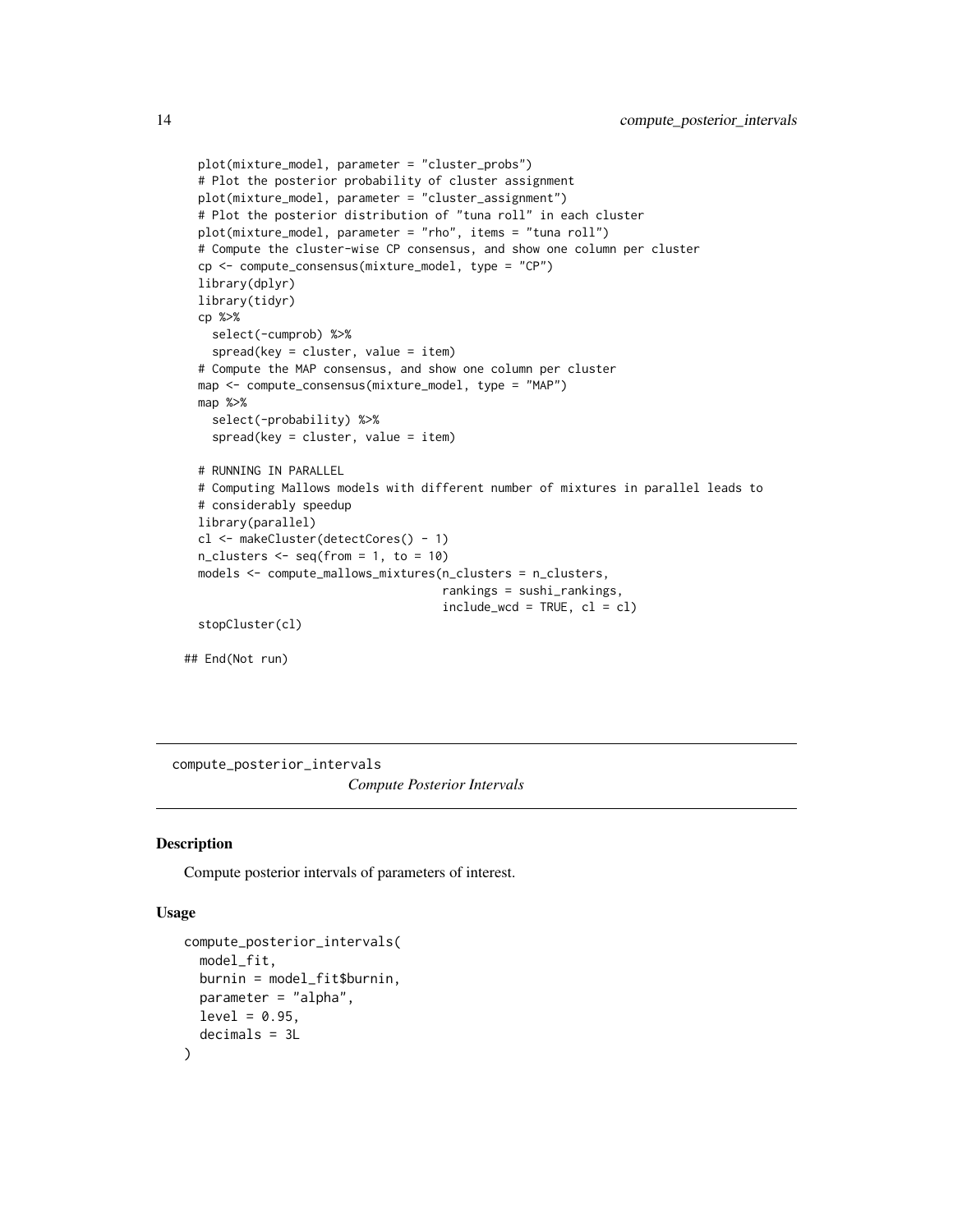#### <span id="page-14-0"></span>Arguments

| model_fit | An object returned from compute_mallows.                                                                                                                                                            |
|-----------|-----------------------------------------------------------------------------------------------------------------------------------------------------------------------------------------------------|
| burnin    | A numeric value specifying the number of iterations to discard as burn-in. De-<br>faults to model_fit\$burnin, and must be provided if model_fit\$burnin does<br>not exist. See assess_convergence. |
| parameter | Character string defining which parameter to compute posterior intervals for.<br>One of "alpha", "rho", or "cluster_probs". Default is "alpha".                                                     |
| level     | Decimal number in $[0, 1]$ specifying the confidence level. Defaults to 0.95.                                                                                                                       |
| decimals  | Integer specifying the number of decimals to include in posterior intervals and<br>the mean and median. Defaults to 3.                                                                              |

#### Details

This function computes both the Highest Posterior Density Interval (HPDI), which may be discontinuous for bimodal distributions, and the central posterior interval, which is simply defined by the quantiles of the posterior distribution. The HPDI intervals are computed using the HDInterval package (Meredith and Kruschke 2018).

#### References

Meredith M, Kruschke J (2018). *HDInterval: Highest (Posterior) Density Intervals*. R package version 0.2.0, <https://CRAN.R-project.org/package=HDInterval>.

#### See Also

[compute\\_mallows](#page-6-1)

#### Examples

```
# The example datasets potato_visual and potato_weighing contain complete
# rankings of 20 items, by 12 assessors. We first analyse these using the Mallows
# model:
model_fit <- compute_mallows(potato_visual)
```

```
# Se the documentation to compute_mallows for how to assess the convergence of the algorithm
# Having chosen burin = 1000, we compute posterior intervals
model_fit$burnin <- 1000
# First we compute the interval for alpha
compute_posterior_intervals(model_fit, parameter = "alpha")
# We can reduce the number decimals
compute_posterior_intervals(model_fit, parameter = "alpha", decimals = 2)
# By default, we get a 95 % interval. We can change that to 99 %.
compute_posterior_intervals(model_fit, parameter = "alpha", level = 0.99)
# We can also compute the posterior interval for the latent ranks rho
compute_posterior_intervals(model_fit, parameter = "rho")
```
## Not run:

# Posterior intervals of cluster probabilities

# We can run a mixture of Mallows models, using the n\_clusters argument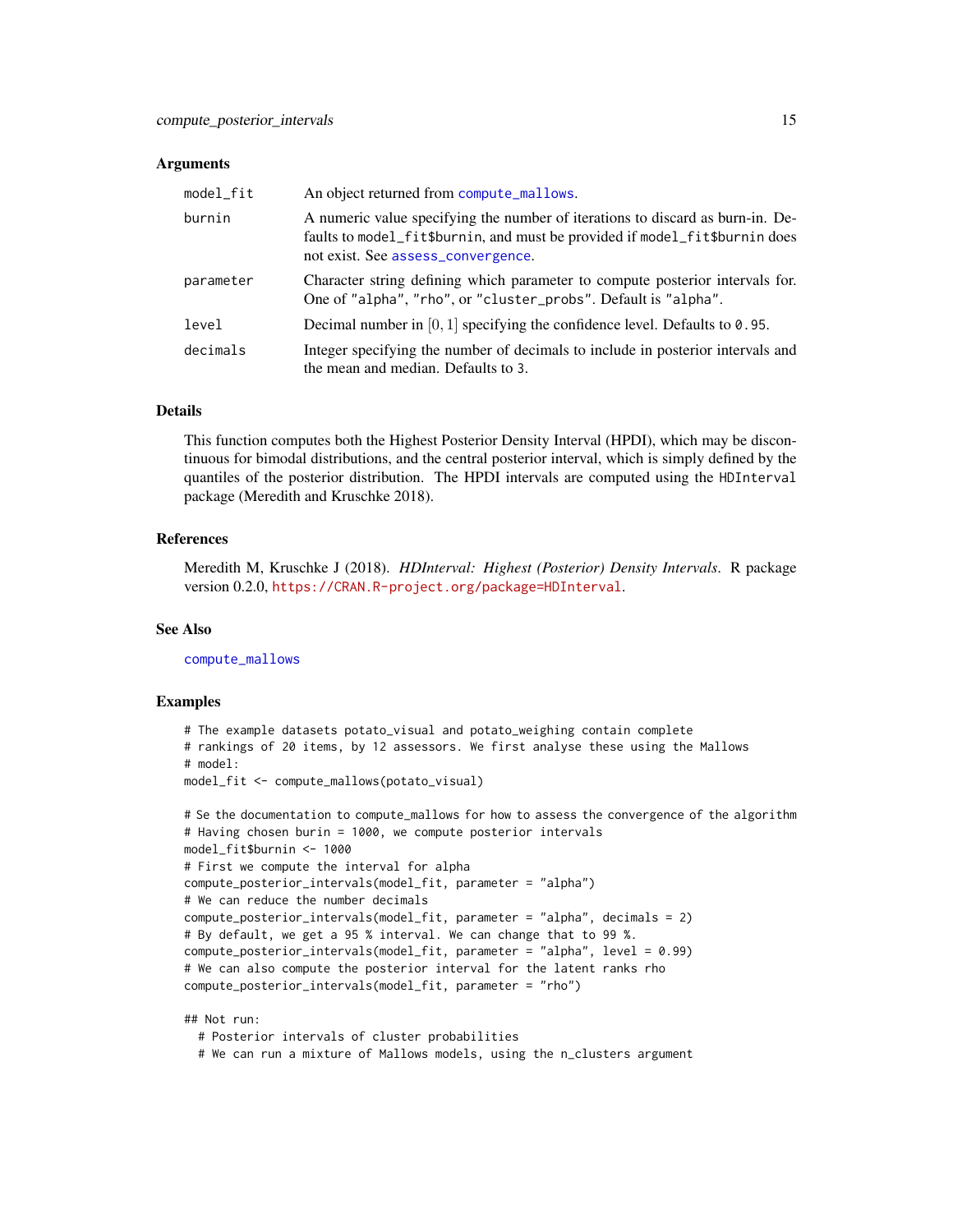# We use the sushi example data. See the documentation of compute\_mallows for a more elaborate # example

```
model_fit <- compute_mallows(sushi_rankings, n_clusters = 5)
```
# Keeping the burnin at 1000, we can compute the posterior intervals of the cluster probabilities compute\_posterior\_intervals(model\_fit, burnin = 1000, parameter = "cluster\_probs")

## End(Not run)

<span id="page-15-1"></span>estimate\_partition\_function

*Estimate Partition Function*

#### Description

Estimate the logarithm of the partition function of the Mallows rank model. Choose between the importance sampling algorithm described in (Vitelli et al. 2018) and the IPFP algorithm for computing an asymptotic approximation described in (Mukherjee 2016).

#### Usage

```
estimate_partition_function(
  method = "importance_sampling",
  alpha_vector,
  n_items,
  metric,
  nmc,
  degree,
  n_iterations,
 K,
  cl = NULL)
```
#### Arguments

| method                 | Character string specifying the method to use in order to estimate the logarithm<br>of the partition function. Available options are "importance_sampling" and<br>"asymptotic". |
|------------------------|---------------------------------------------------------------------------------------------------------------------------------------------------------------------------------|
| alpha_vector           | Numeric vector of $\alpha$ values over which to compute the importance sampling<br>estimate.                                                                                    |
| $n$ <sub>_i</sub> tems | Integer specifying the number of items.                                                                                                                                         |
| metric                 | Character string specifying the distance measure to use. Available options are<br>"footrule" and "spearman"                                                                     |
| nmc                    | Integer specifying the number of Monte Carlo samples to use in the importance<br>sampling. Only used when method = "importance_sampling".                                       |

<span id="page-15-0"></span>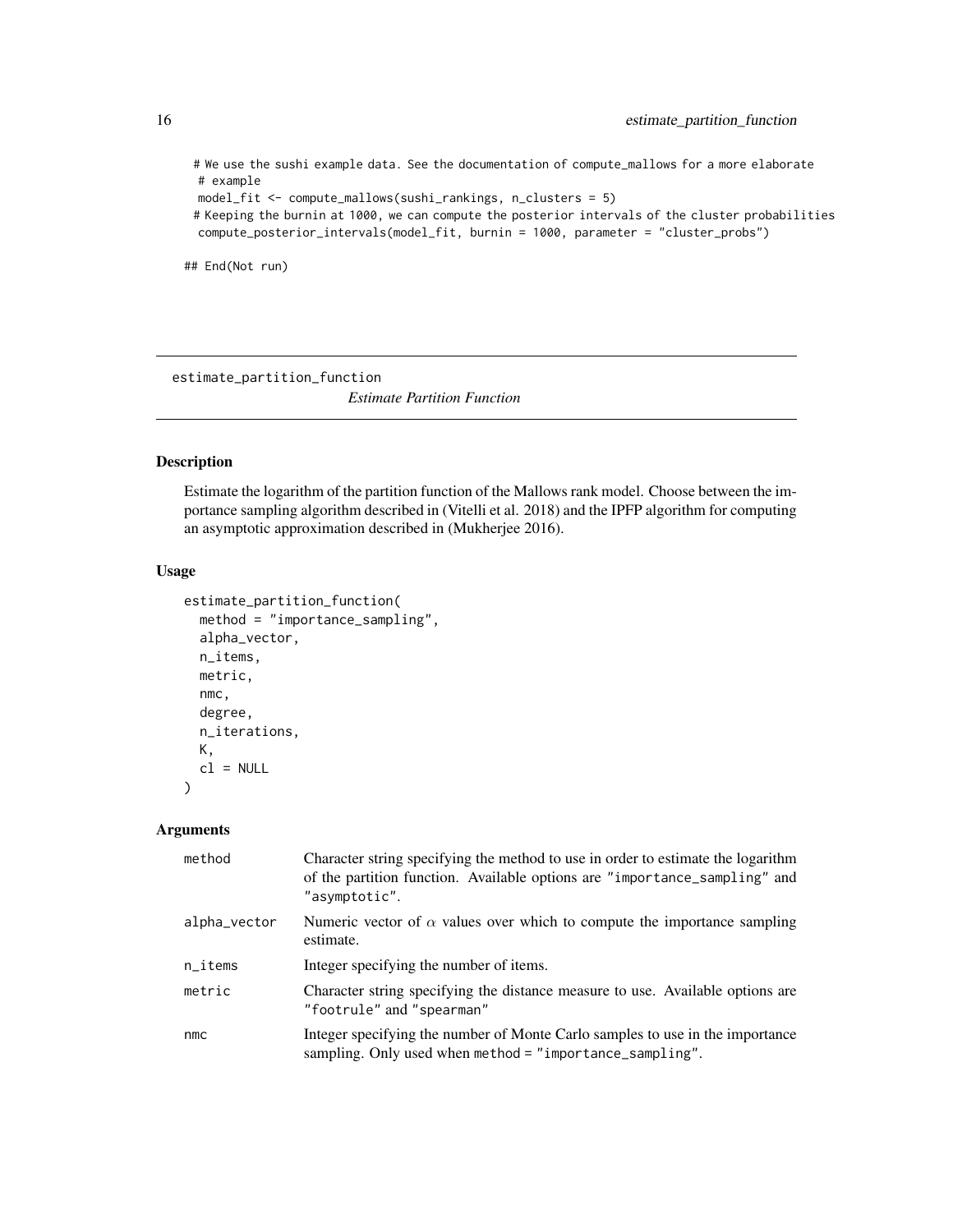<span id="page-16-0"></span>

| degree       | Integer specifying the degree of the polynomial used to estimate $log(\alpha)$ from<br>the grid of values provided by the importance sampling estimate.         |
|--------------|-----------------------------------------------------------------------------------------------------------------------------------------------------------------|
| n_iterations | Integer specifying the number of iterations to use in the asymptotic approxima-<br>tion of the partition function. Only used when method = "asymptotic".        |
| К            | Integer specifying the parameter $K$ in the asymptotic approximation of the par-<br>tition function. Only used when method = "asymptotic".                      |
| c1           | Optional computing cluster used for parallelization, returned from parallel: : makeCluster.<br>Defaults to NULL. Only used when method = "importance_sampling". |

#### Value

A vector of length degree which can be supplied to the logz\_estimate argument of [compute\\_mallows](#page-6-1).

#### References

Mukherjee S (2016). "Estimation in exponential families on permutations." *The Annals of Statistics*, 44(2), 853–875.

Vitelli V, Sorensen O, Crispino M, Arjas E, Frigessi A (2018). "Probabilistic Preference Learning with the Mallows Rank Model." *Journal of Machine Learning Research*, 18(1), 1–49. [http:](http://jmlr.org/papers/v18/15-481.html) [//jmlr.org/papers/v18/15-481.html](http://jmlr.org/papers/v18/15-481.html).

```
## Not run:
 # IMPORTANCE SAMPLING
 # Let us estimate logZ(alpha) for 20 items with Spearman distance
 # We create a grid of alpha values from 0 to 10
 alpha_vector \leq seq(from = 0, to = 10, by = 0.5)
 n_items <- 20
 metric <- "spearman"
 degree <-10# We start with 1e3 Monte Carlo samples
 fit1 <- estimate_partition_function(method = "importance_sampling",
                                        alpha_vector = alpha_vector,
                                        n_items = n_items, metric = metric,
                                        nmc = 1e3, degree = degree)
 # A vector of polynomial regression coefficients is returned
 fit1
 # Now let us recompute with 1e4 Monte Carlo samples
 fit2 <- estimate_partition_function(method = "importance_sampling",
                                      alpha_vector = alpha_vector,
                                      n_items = n_items, metric = metric,
                                      nmc = 1e4, degree = degree)
 # ASYMPTOTIC APPROXIMATION
 # We can also compute an estimate using the asymptotic approximation
 K < - 20
```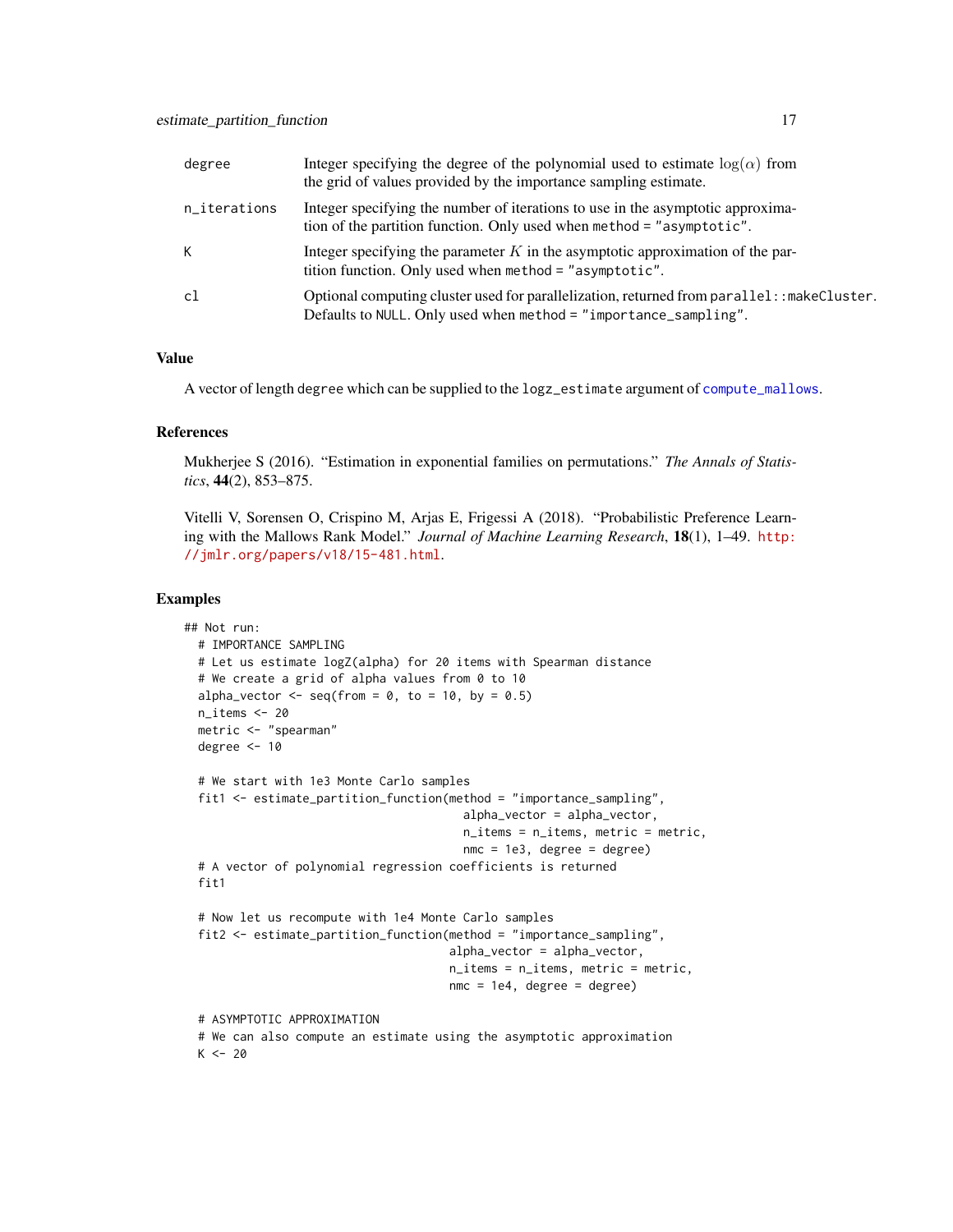```
n_iterations <- 50
fit3 <- estimate_partition_function(method = "asymptotic",
                                    alpha_vector = alpha_vector,
                                    n_items = n_items, metric = metric,
                                    n_iterations = n_iterations,
                                    K = K, degree = degree)
# We write a little function for storing the estimates in a dataframe
library(dplyr)
powers \leq seq(from = 0, to = degree, by = 1)
compute_fit <- function(fit){
  tibble(alpha = alpha_vector) %>%
    rowwise() %>%
    mutate(logz_estimate = sum(alpha^power* fit))}
estimates <- bind_rows(
  "Importance Sampling 1e3" = compute_fit(fit1),
  "Importance Sampling 1e4" = compute_fit(fit2),
  "Asymptotic" = compute_fit(fit3),
  .id = "type")# We can now plot the two estimates side-by-side
library(ggplot2)
ggplot(estimates, aes(x = alpha, y = logz_estimate, color = type)) +geom_line()
# We see that the two importance sampling estimates, which are unbiased,
# overlap. The asymptotic approximation seems a bit off. It can be worthwhile
# to try different values of n_iterations and K.
# When we are happy, we can provide the coefficient vector in the
# logz_estimate argument to compute_mallows
# Say we choose to use the importance sampling estimate with 1e4 Monte Carlo samples:
model_fit <- compute_mallows(potato_visual, metric = "spearman",
                             logz_estimate = fit2)
```
## End(Not run)

<span id="page-17-1"></span>generate\_constraints *Generate Constraint Set from Pairwise Comparisons*

#### **Description**

This function is relevant when [compute\\_mallows](#page-6-1) is called repeatedly with the same data, e.g., when determining the number of clusters. It precomputes a list of constraints used internally by the MCMC algorithm, which otherwise would be recomputed each time [compute\\_mallows](#page-6-1) is called.

<span id="page-17-0"></span>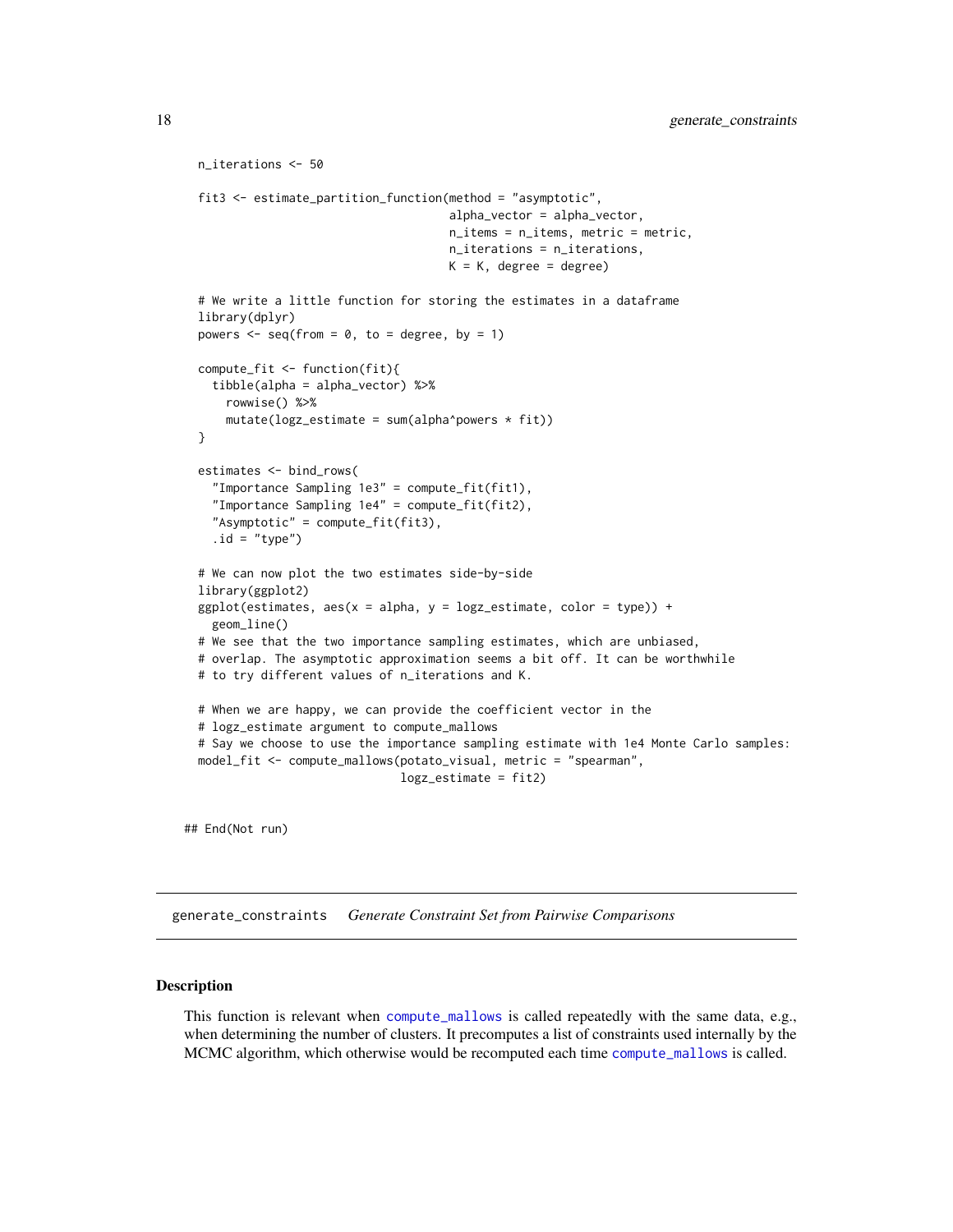#### <span id="page-18-0"></span>generate\_constraints 19

#### Usage

generate\_constraints(preferences, n\_items, cl = NULL)

#### Arguments

| preferences | Data frame of preferences. For the case of consistent rankings, preferences<br>should be returned from generate_transitive_closure. For the case of in-<br>consistent preferences, when using an error model as described in Crispino et |
|-------------|------------------------------------------------------------------------------------------------------------------------------------------------------------------------------------------------------------------------------------------|
|             | al. (2018), a data frame of preferences can be directly provided.                                                                                                                                                                        |
| n_items     | Integer specifying the number of items.                                                                                                                                                                                                  |
| c1          | Optional computing cluster used for parallelization, returned from parallel: : makeCluster.<br>Defaults to NULL.                                                                                                                         |

#### Value

A list which is used internally by the MCMC algorithm.

#### References

Crispino M, Arjas E, Vitelli V, Barrett N, Frigessi A (2018). "A Bayesian Mallows approach to non-transitive pair comparison data: how human are sounds?" *Accepted for publication in Annals of Applied Statistics*.

#### Examples

```
# Here is an example with the beach preference data.
# First, generate the transitive closure.
beach_tc <- generate_transitive_closure(beach_preferences)
```

```
# Next, generate an initial ranking.
beach_init_rank <- generate_initial_ranking(beach_tc)
```

```
# Then generate the constrain set used intervally by compute_mallows
constr <- generate_constraints(beach_tc, n_items = 15)
```

```
# Provide all these elements to compute_mallows
model_fit <- compute_mallows(rankings = beach_init_rank,
preferences = beach_tc, constraints = constr)
```

```
## Not run:
 # The constraints can also be generated in parallel
 library(parallel)
 cl <- makeCluster(detectCores() - 1)
 constr <- generate_constraints(beach_tc, n_items = 15, cl = cl)
 stopCluster(cl)
```
## End(Not run)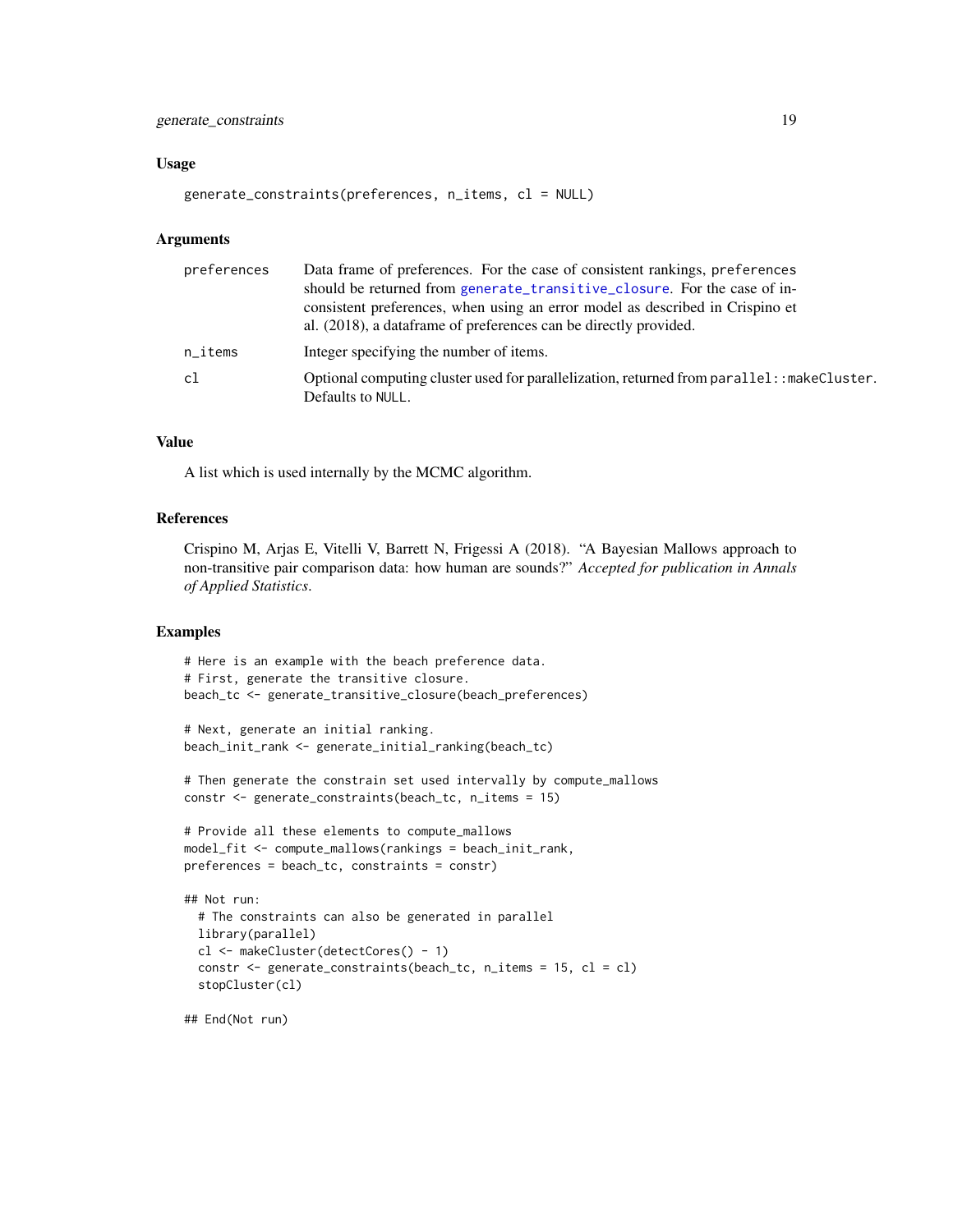<span id="page-19-1"></span><span id="page-19-0"></span>generate\_initial\_ranking

*Generate Initial Ranking*

#### Description

Given a consistent set of pairwise preferences, generate a complete ranking of items which is consistent with the preferences.

#### Usage

```
generate_initial_ranking(
  tc,
 n_items = max(tc[, c("bottom_item", "top_item")]),
 cl = NULL)
```
#### Arguments

| tc      | A dataframe with pairwise comparisons of S3 subclass BayesMallowsTC, re-<br>turned from generate_transitive_closure.                                   |
|---------|--------------------------------------------------------------------------------------------------------------------------------------------------------|
| n_items | The total number of items. If not provided, it is assumed to equal the largest<br>item index found in tc, i.e., max(tc[,c("bottom_item","top_item")]). |
| c1      | Optional computing cluster used for parallelization, returned from parallel: : makeCluster.<br>Defaults to NULL.                                       |

#### Value

A matrix of rankings which can be given in the rankings argument to [compute\\_mallows](#page-6-1).

#### Examples

```
# The example dataset beach_preferences contains pairwise prefences of beach.
# We must first generate the transitive closure
beach_tc <- generate_transitive_closure(beach_preferences)
# Next, we generate an initial ranking
beach_init <- generate_initial_ranking(beach_tc)
# Look at the first few rows:
head(beach_init)
# We can add more informative column names in order
# to get nicer posterior plots:
colnames(beach_init) <- paste("Beach", seq(from = 1, to = ncol(beach_init), by = 1))
head(beach_init)
```
## Not run: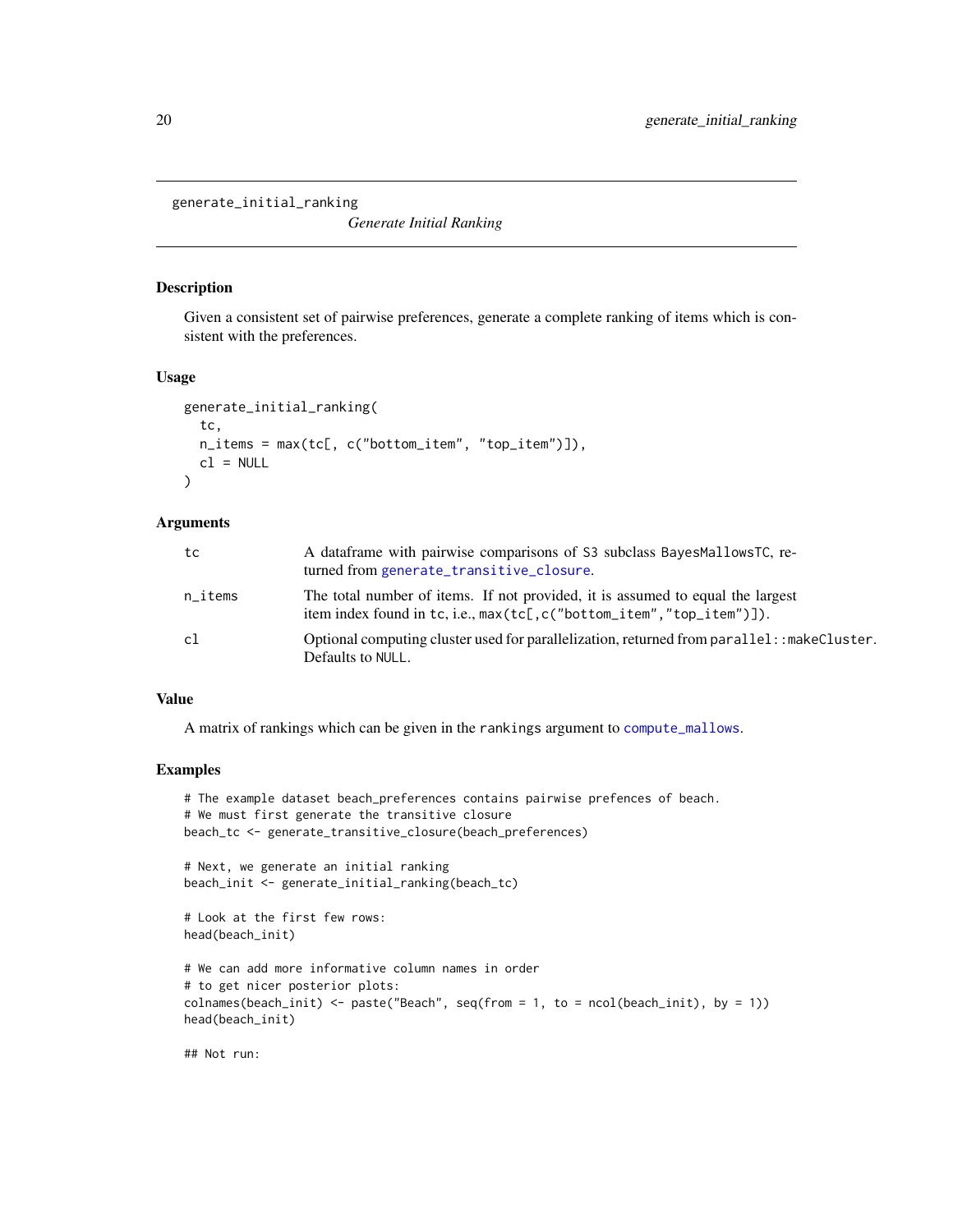```
# We now give beach_init and beach_tc to compute_mallows. We tell compute_mallows
 # to save the augmented data, in order to study the convergence.
 model_fit <- compute_mallows(rankings = beach_init,
                               preferences = beach_tc,
                               nmc = 2000,
                               save_aug = TRUE)
 # We can study the acceptance rate of the augmented rankings
 assess_convergence(model_fit, parameter = "Rtilde")
 # We can also study the posterior distribution of the consensus rank of each beach
 model_fit$burnin <- 500
 plot(model_fit, parameter = "rho", items = 1:15)
## End(Not run)
## Not run:
 # The computations can also be done in parallel
 library(parallel)
 cl <- makeCluster(detectCores() - 1)
 beach_tc <- generate_transitive_closure(beach_preferences, cl = cl)
 beach_init <- generate_initial_ranking(beach_tc, cl = cl)
 stopCluster(cl)
## End(Not run)
```
<span id="page-20-1"></span>generate\_transitive\_closure

*Generate Transitive Closure*

#### Description

Generate the transitive closure for a set of consistent pairwise comparisons. The result can be given in the preferences argument to [compute\\_mallows](#page-6-1).

#### Usage

```
generate_transitive_closure(df, cl = NULL)
```
#### Arguments

df A data frame with one row per pairwise comparison, and columns assessor, top\_item, and bottom\_item. Each column contains the following:

- assessor is a numeric vector containing the assessor index, or a character vector containing the (unique) name of the assessor.
- bottom\_item is a numeric vector containing the index of the item that was disfavored in each pairwise comparison.
- top\_item is a numeric vector containing the index of the item that was preferred in each pairwise comparison.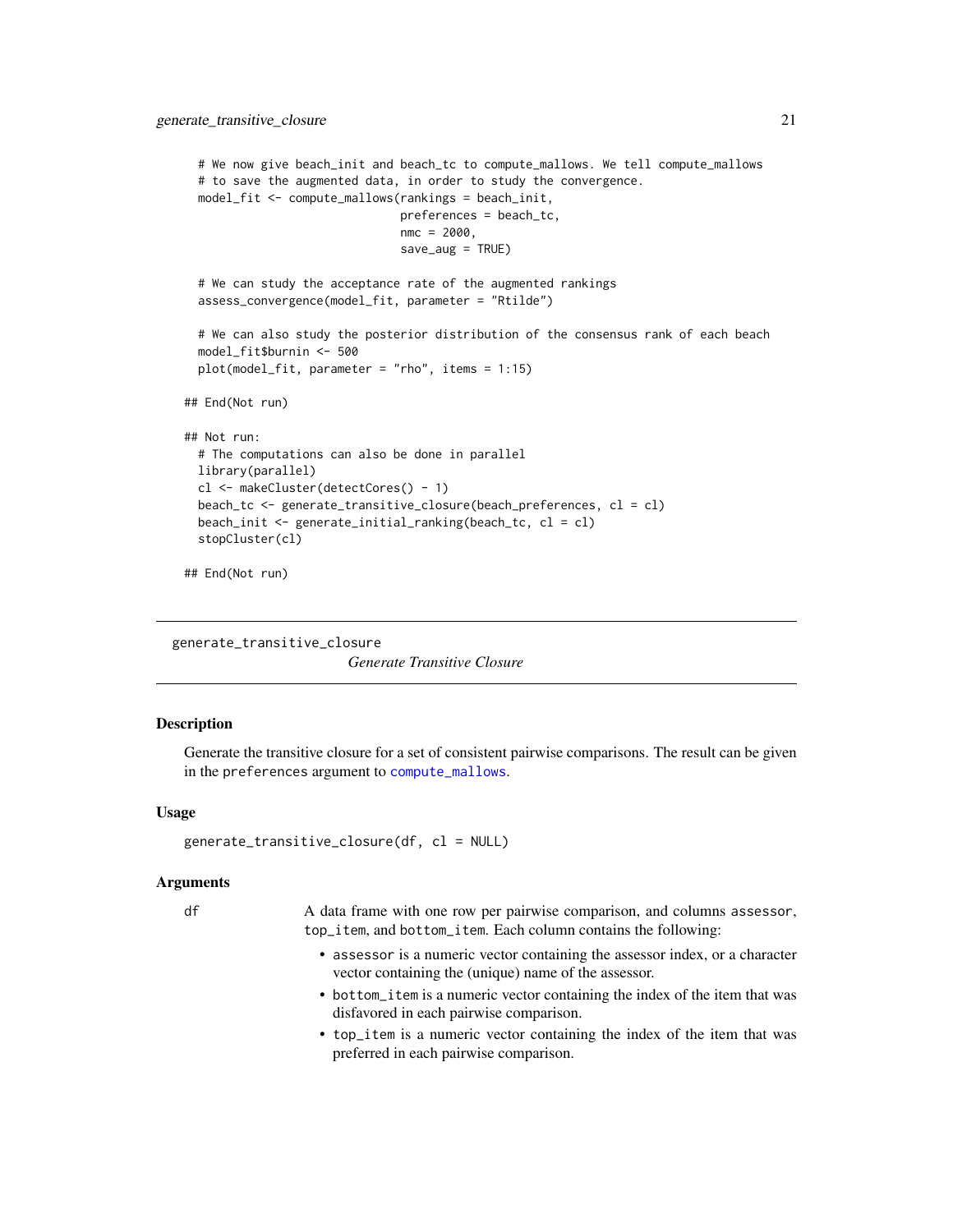<span id="page-21-0"></span>So if we have two assessors and five items, and assessor 1 prefers item 1 to item 2 and item 1 to item 5, while assessor 2 prefers item 3 to item 5, we have the following df:

| assessor bottom_item top_item |  |
|-------------------------------|--|
|                               |  |
|                               |  |
|                               |  |

cl Optional computing cluster used for parallelization, returned from parallel::makeCluster. Defaults to NULL.

#### Value

A dataframe with the same columns as df, but with its set of rows expanded to include all pairwise preferences implied by the ones stated in df. The returned object has S3 subclass BayesMallowsTC, to indicate that this is the transitive closure.

#### See Also

[generate\\_initial\\_ranking](#page-19-1)

```
# Let us first consider a simple case with two assessors, where assessor 1
# prefers item 1 to item 2, and item 1 to item 5, while assessor 2 prefers
# item 3 to item 5. We then have the following dataframe of pairwise
# comparisons:
library(dplyr)
pair_comp <- tribble(
  ~assessor, ~bottom_item, ~top_item,
  1, 2, 1,
  1, 5, 1,
  2, 5, 3
)
# We then generate the transitive closure of these preferences:
(pair_comp_tc <- generate_transitive_closure(pair_comp))
# In this case, no additional relations we implied by the ones
# stated in pair_comp, so pair_comp_tc has exactly the same rows
# as pair_comp.
# Now assume that assessor 1 also preferred item 5 to item 3, and
# that assessor 2 preferred item 4 to item 3.
pair_comp <- tribble(
  ~assessor, ~bottom_item, ~top_item,
  1, 2, 1,
  1, 5, 1,
  1, 3, 5,
  2, 5, 3,
  2, 3, 4
```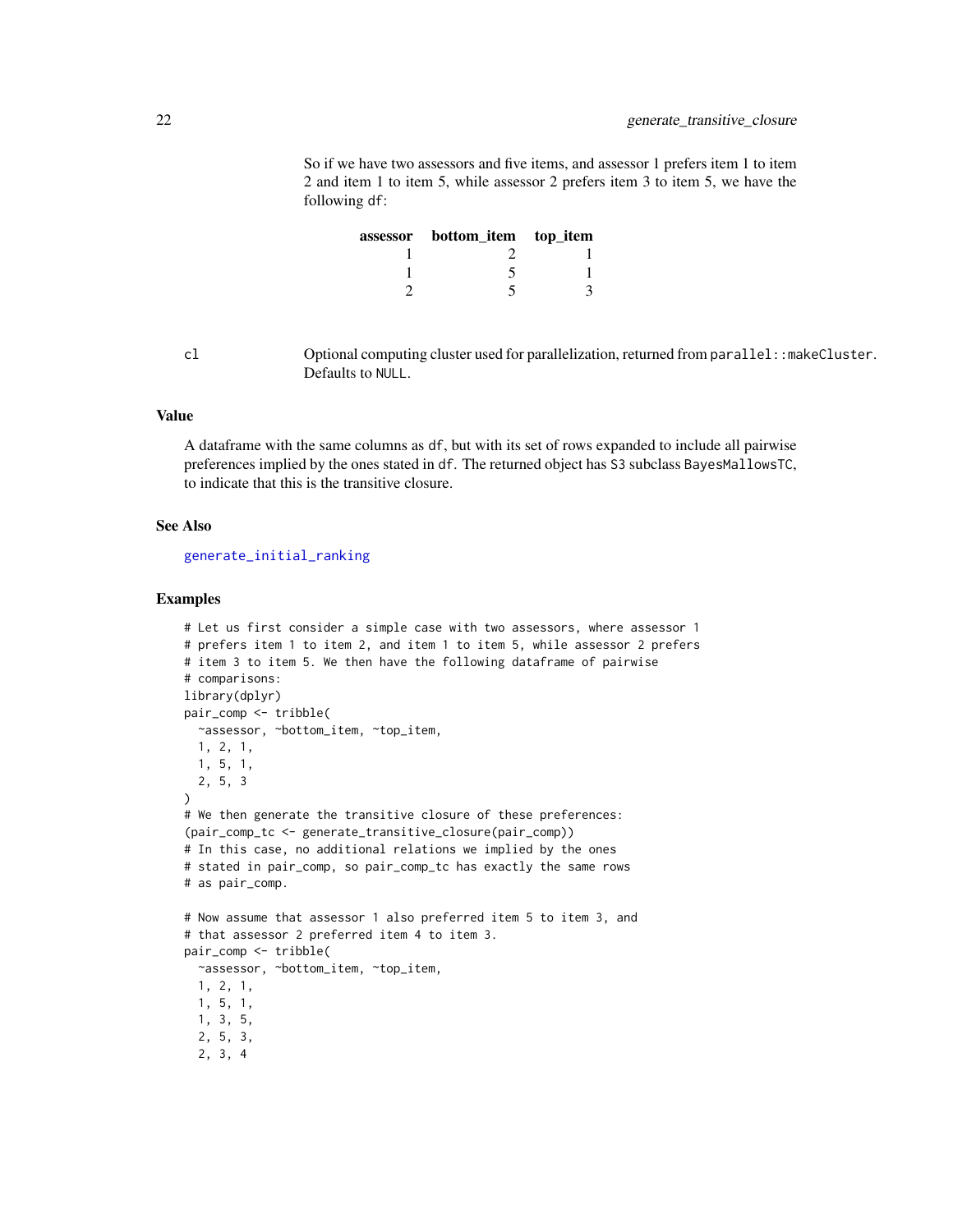```
)
# We generate the transitive closure again:
(pair_comp_tc <- generate_transitive_closure(pair_comp))
# We now have one implied relation for each assessor.
# For assessor 1, it is implied that 1 is preferred to 3.
# For assessor 2, it is implied that 4 is preferred to 5.
## Not run:
 # If assessor 1 in addition preferred item 3 to item 1,
 # the preferences would not be consistent. This is not yet supported by compute_mallows,
 # so it causes an error message. It will be supported in a future release of the package.
 # First, we add the inconsistent row to pair_comp
 pair_comp <- bind_rows(pair_comp,
                         tible(assessor = 1, bottom_time = 1, top_time = 3))# This causes an error message and prints out the problematic rankings:
  (pair_comp_tc <- generate_transitive_closure(pair_comp))
## End(Not run)
## Not run:
 # The computations can also be done in parallel
 library(parallel)
 cl <- makeCluster(detectCores() - 1)
 beach_tc <- generate_transitive_closure(beach_preferences, cl = cl)
  stopCluster(cl)
## End(Not run)
```
<span id="page-22-1"></span>label\_switching *Checking for Label Switching in the Mallows Mixture Model*

#### Description

Label switching may sometimes be a problem when running mixture models. The algorithm by Stephens (Stephens 2000), implemented in the label. switching package (Papastamoulis 2016), allows assessment of label switching after MCMC. At the moment, this is the only avaiable option in the BayesMallows package. The Stephens algorithms requires the individual cluster probabilities of each assessor to be saved in each iteration of the MCMC algorithm. As this potentially requires much memory, the current implementation of [compute\\_mallows](#page-6-1) saves these cluster probabilities to a csv file in each iteration. The example below shows how to perform such a check for label switching in practice.

Beware that this functionality is under development. Later releases might let the user determine the directory and filenames of the csv files.

#### References

Papastamoulis P (2016). "label.switching: An R Package for Dealing with the Label Switching Problem in MCMC Outputs." *Journal of Statistical Software, Code Snippets*, 69(1), 1–24. ISSN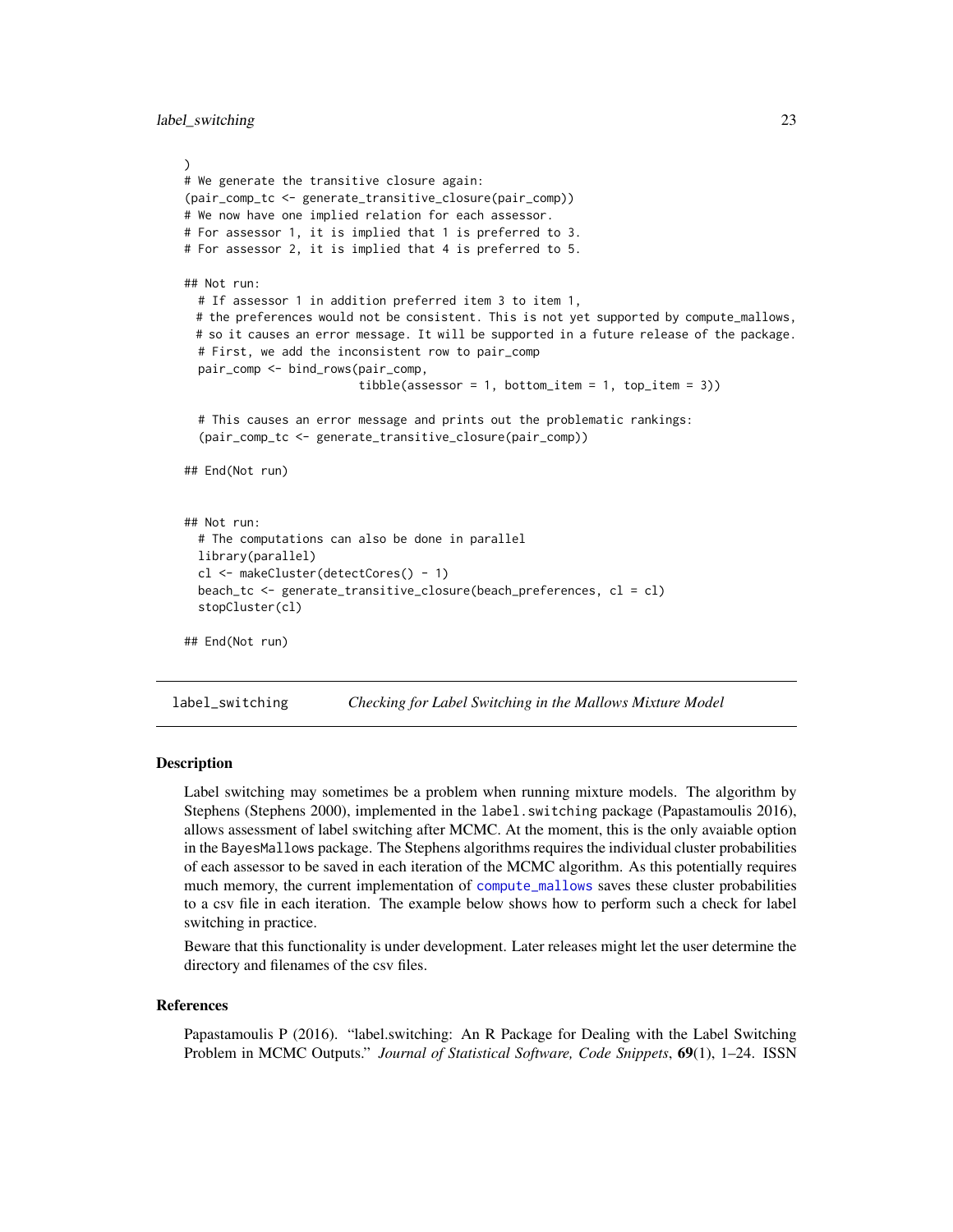1548-7660, doi: [10.18637/jss.v069.c01,](https://doi.org/10.18637/jss.v069.c01) <https://www.jstatsoft.org/v069/c01>.

Stephens M (2000). "Dealing with label switching in mixture models." *Journal of the Royal Statistical Society: Series B (Statistical Methodology)*, 62(4), 795-809. doi: [10.1111/14679868.00265,](https://doi.org/10.1111/1467-9868.00265) <https://rss.onlinelibrary.wiley.com/doi/abs/10.1111/1467-9868.00265>.

```
## Not run:
 # This example shows how to assess if label switching happens in BayesMallows
 library(BayesMallows)
 # We start by creating a directory in which csv files with individual
 # cluster probabilities should be saved in each step of the MCMC algorithm
 dir.create("./test_label_switch")
 # Next, we go into this directory
 setwd("./test_label_switch/")
 # For comparison, we run compute_mallows with and without saving the cluster
 # probabilities The purpose of this is to assess the time it takes to save
  # the cluster probabilites
  system.time(m <- compute_mallows(rankings = sushi_rankings,
                                  n-clusters = 6, nmc = 2000, save_clus = TRUE,
                                   save_ind_clus = FALSE))
 # With this options, compute_mallows will save cluster_probs2.csv,
 # cluster_probs3.csv, ..., cluster_probs[nmc].csv.
 system.time(m \leq compute_mallows(rankings = sushi_rankings, n_clusters = 6,
                                   nmc = 2000, save_clus = TRUE,
                                   save_ind_clus = TRUE))
 # Next, we check convergence of alpha
 assess_convergence(m)
 # We set the burnin to 1000
 burnin <- 1000
 # Find all files that were saved. Note that the first file saved is cluster_probs2.csv
 cluster_files <- list.files(pattern = "cluster\_probs[[:digit:]]+\\.csv")
 # Check the size of the files that were saved.
 paste(sum(do.call(file.size, list(cluster_files))) * 1e-6, "MB")
 # Find the iteration each file corresponds to, by extracting its number
 library(stringr)
 iteration_number <- as.integer(str_extract(cluster_files, "[:digit:]+"))
 # Remove all files before burnin
 file.remove(cluster_files[iteration_number <= burnin])
  # Update the vector of files, after the deletion
 cluster_files <- list.files(pattern = "cluster\_probs[[:digit:]]+\\.csv")
 # Create 3d array, with dimensions (iterations, assessors, clusters)
 prob_array <- array(dim = c(length(cluster_files), m$n_assessors, m$n_clusters))
 # Read each file, adding to the right element of the array
 library(readr)
```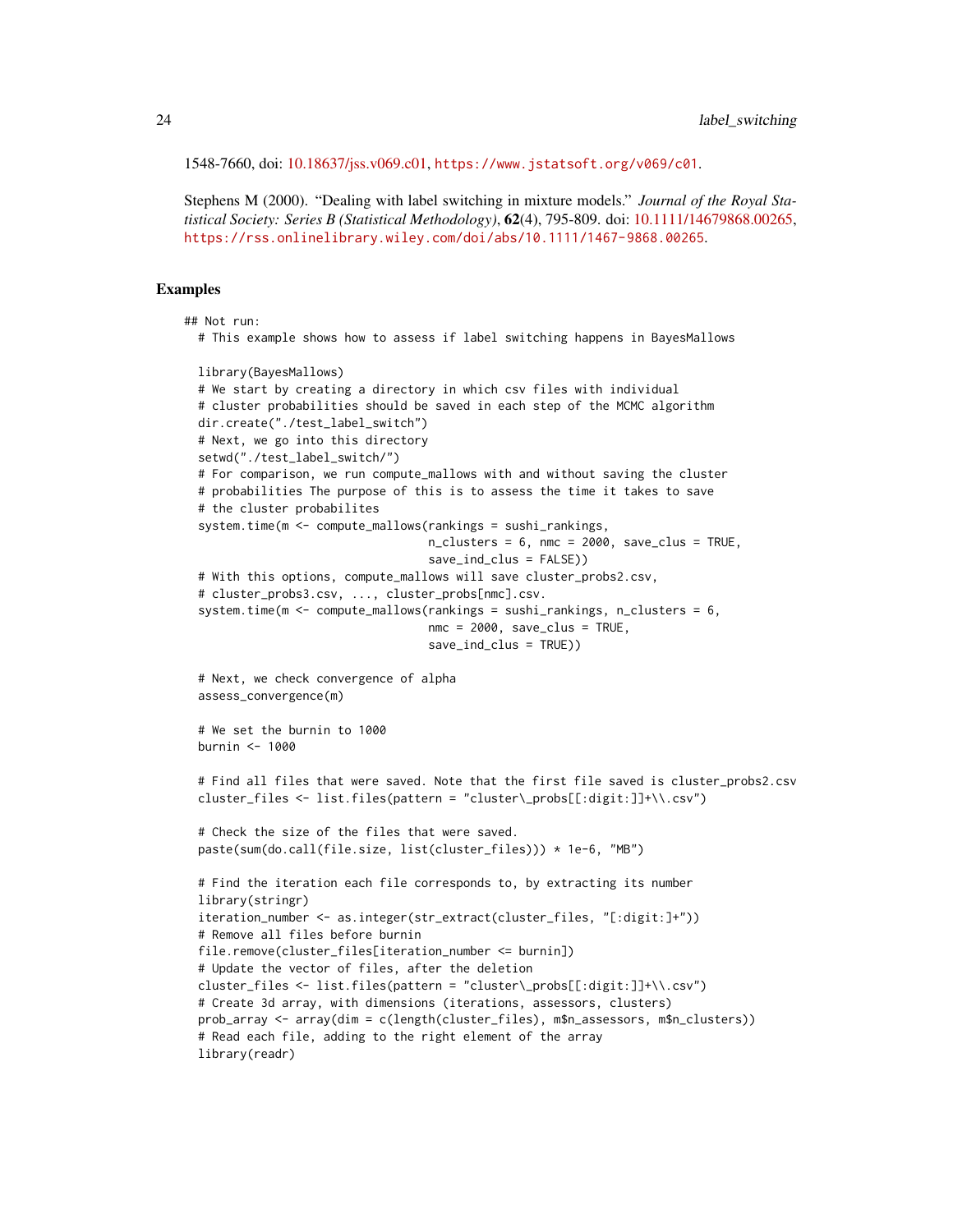```
for(i in seq_along(cluster_files)){
   prob_array[i, , ] <- as.matrix(
     read_delim(cluster_files[[i]], delim = ",",
                 col_names = FALSE, col_types = paste(rep("d", m$n_clusters),
                                                      collapse = ""))
 }
 library(dplyr)
 library(tidyr)
 # Create an tnteger array of latent allocations, as this is required by label.switching
 z <- m$cluster_assignment %>%
   filter(iteration > burnin) %>%
   mutate(value = as.integer(str_extract(value, "[:digit:]+"))) %>%
    spread(key = assessor, value = value, sep = "_") %>%
    select(-iteration) %>%
   as.matrix()
 # Now apply Stephen's algorithm
 library(label.switching)
 ls <- label.switching("STEPHENS", z = z, K = m$n_clusters, p = prob_array)
 # Check the proportion of cluster assignments that were switched
 mean(apply(ls$permutations$STEPHENS, 1, function(x) !all.equal(x, seq(1, m$n_clusters))))
 # Remove the rest of the csv files
 file.remove(cluster_files)
 # Move up one directory
 setwd("..")
 # Remove the directory in which the csv files were saved
 file.remove("./test_label_switch/")
## End(Not run)
```
<span id="page-24-1"></span>plot.BayesMallows *Plot Posterior Distributions*

#### Description

Plot posterior distributions of the parameters of the Mallows Rank model.

#### Usage

```
## S3 method for class 'BayesMallows'
plot(x, burnin = x$burnin, parameter = "alpha", items = NULL, ...)
```
#### Arguments

x An object of type BayesMallows, returned from [compute\\_mallows](#page-6-1).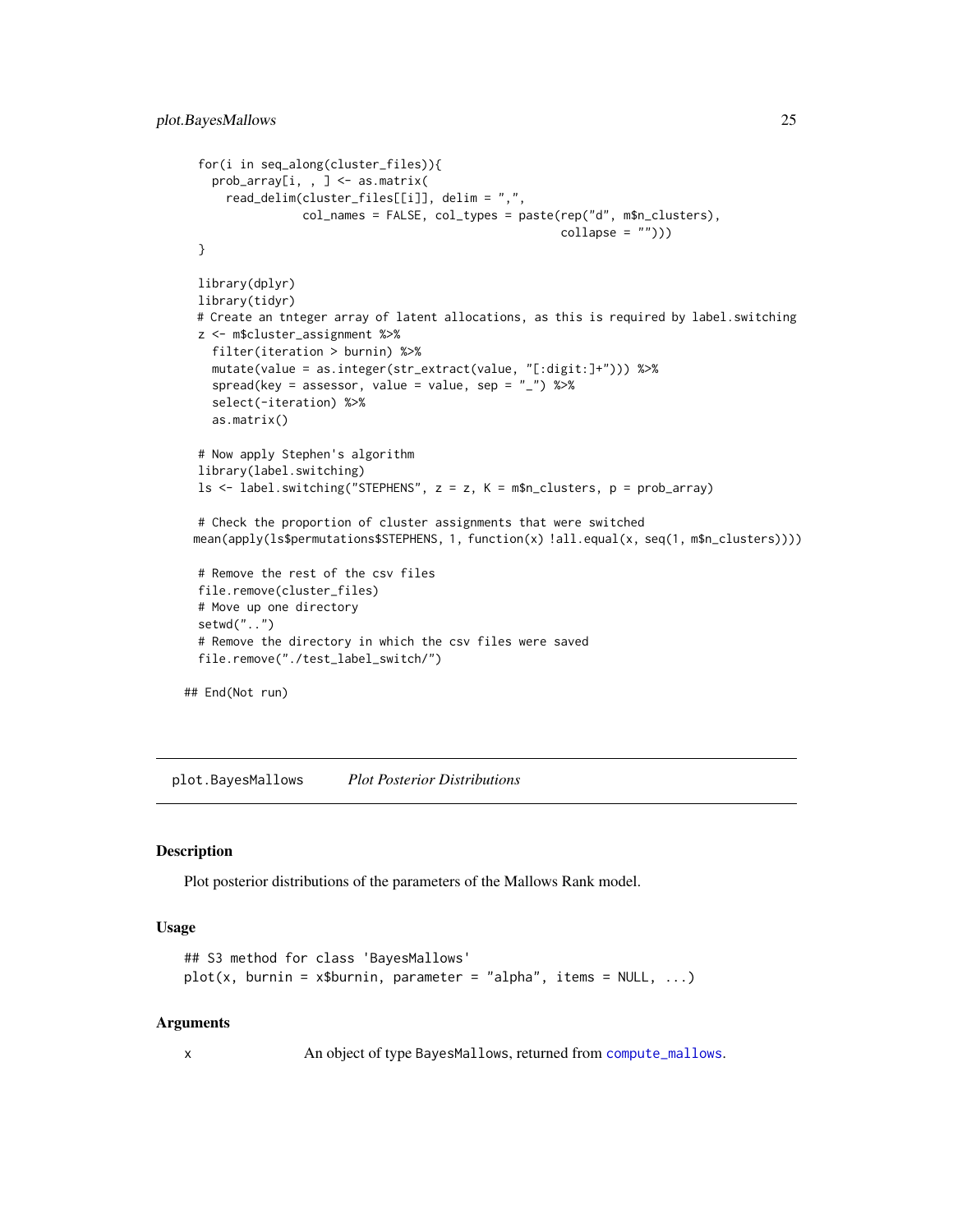<span id="page-25-0"></span>

| burnin    | A numeric value specifying the number of iterations to discard as burn-in. De-<br>faults to x\$burnin, and must be provided if x\$burnin does not exist. See<br>assess_convergence.                                            |
|-----------|--------------------------------------------------------------------------------------------------------------------------------------------------------------------------------------------------------------------------------|
| parameter | Character string defining the parameter to plot. Available options are "alpha",<br>"rho", "cluster_probs", "cluster_assignment", and "theta".                                                                                  |
| items     | The items to study in the diagnostic plot for rho. Either a vector of item names,<br>corresponding to x\\$1.1 tems or a vector of indices. If NULL, five items are se-<br>lected randomly. Only used when parameter $=$ "rho". |
| .         | Other arguments passed to plot (not used).                                                                                                                                                                                     |

#### Examples

```
# The example datasets potato_visual and potato_weighing contain complete
# rankings of 20 items, by 12 assessors. We first analyse these using the Mallows
# model:
model_fit <- compute_mallows(potato_visual)
# Se the documentation to compute_mallows for how to assess the convergence
# of the algorithm
# We set the burnin = 1000
model_fit$burnin <- 1000
# By default, the scale parameter "alpha" is plotted
plot(model_fit)
## Not run:
  # We can also plot the latent rankings "rho"
  plot(model_fit, parameter = "rho")
  # By default, a random subset of 5 items are plotted
  # Specify which items to plot in the items argument.
  plot(model_fit, parameter = "rho",
       items = c(2, 4, 6, 9, 10, 20)# When the ranking matrix has column names, we can also
  # specify these in the items argument.
  # In this case, we have the following names:
  colnames(potato_visual)
  # We can therefore get the same plot with the following call:
  plot(model_fit, parameter = "rho",
       items = c("P2", "P4", "P6", "P9", "P10", "P20"))
## End(Not run)
```
#### ## Not run:

# Plots of mixture parameters: # We can run a mixture of Mallows models, using the n\_clusters argument # We use the sushi example data. See the documentation of compute\_mallows for a more elaborate # example model\_fit <- compute\_mallows(sushi\_rankings, n\_clusters = 5, save\_clus = TRUE) model\_fit\$burnin <- 1000 # We can then plot the posterior distributions of the cluster probabilities plot(model\_fit, parameter = "cluster\_probs") # We can also get a cluster assignment plot, showing the assessors along the horizontal # axis and the clusters along the vertical axis. The color show the probability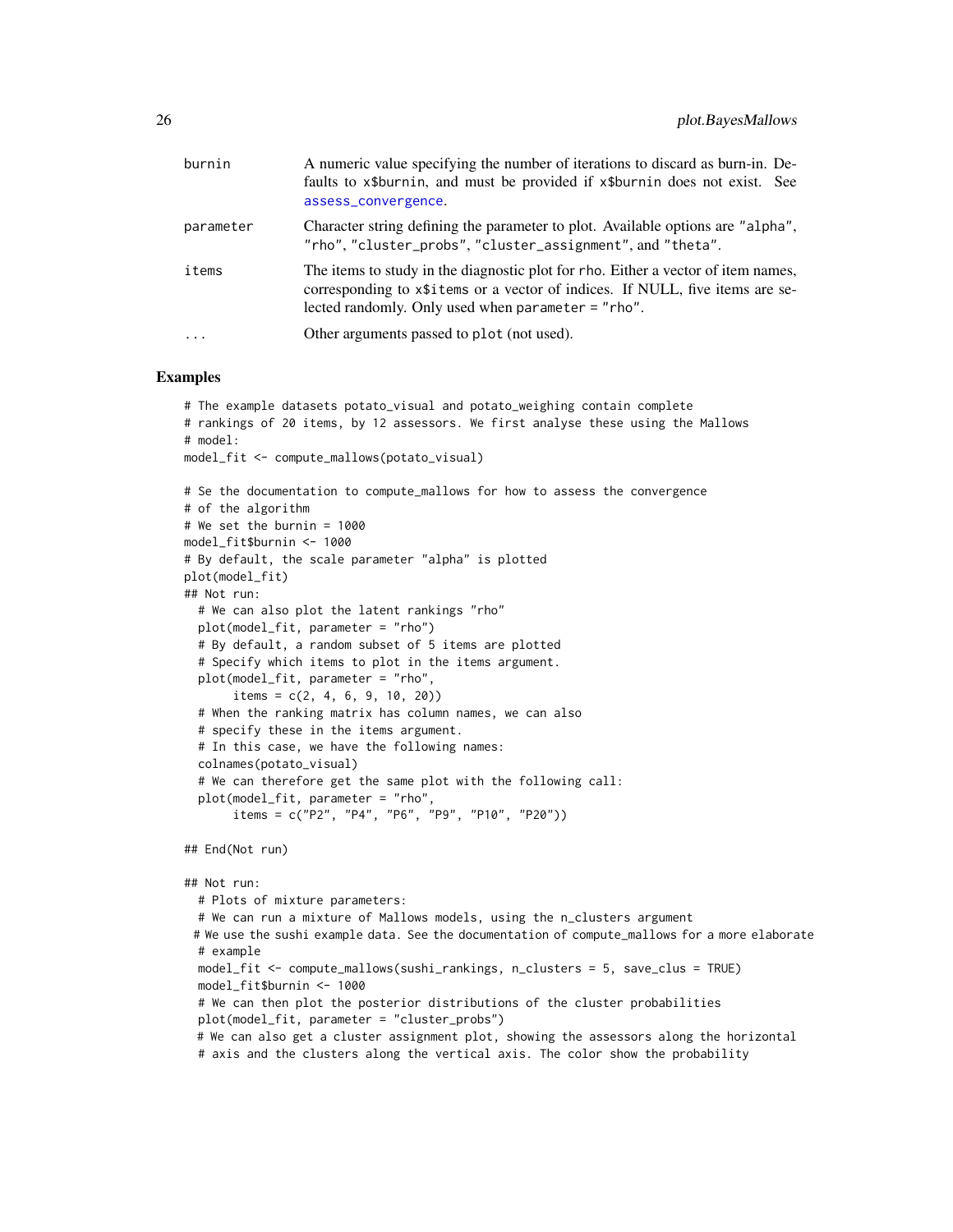#### <span id="page-26-0"></span>plot\_elbow 27

# of belonging to each clusters. The assessors are sorted along the horizontal # axis according to their maximum a posterior cluster assignment. This plot # illustrates the posterior uncertainty in cluster assignments. plot(model\_fit, parameter = "cluster\_assignment") # See also ?assign\_cluster for a function which returns the cluster assignment # back in a dataframe.

## End(Not run)

#### <span id="page-26-1"></span>plot\_elbow *Plot Within-Cluster Sum of Distances*

#### Description

Plot the within-cluster sum of distances from the corresponding cluster consensus for different number of clusters. This function is useful for selecting the number of mixture.

#### Usage

plot\_elbow(..., burnin = NULL)

#### Arguments

| .      | One or more objects returned from compute_mallows, separated by comma, or<br>a list of such objects. Typically, each object has been run with a different number<br>of mixtures, as specified in the n_clusters argument to compute_mallows.            |
|--------|---------------------------------------------------------------------------------------------------------------------------------------------------------------------------------------------------------------------------------------------------------|
| burnin | The number of iterations to discard as burnin. Either a vector of numbers, one<br>for each model, or a single number which is taken to be the burnin for all models.<br>If each model provided has a burnin element, then this is taken as the default. |

#### Value

A boxplot with the number of clusters on the horizontal axis and the with-cluster sum of distances on the vertical axis.

#### See Also

[compute\\_mallows](#page-6-1)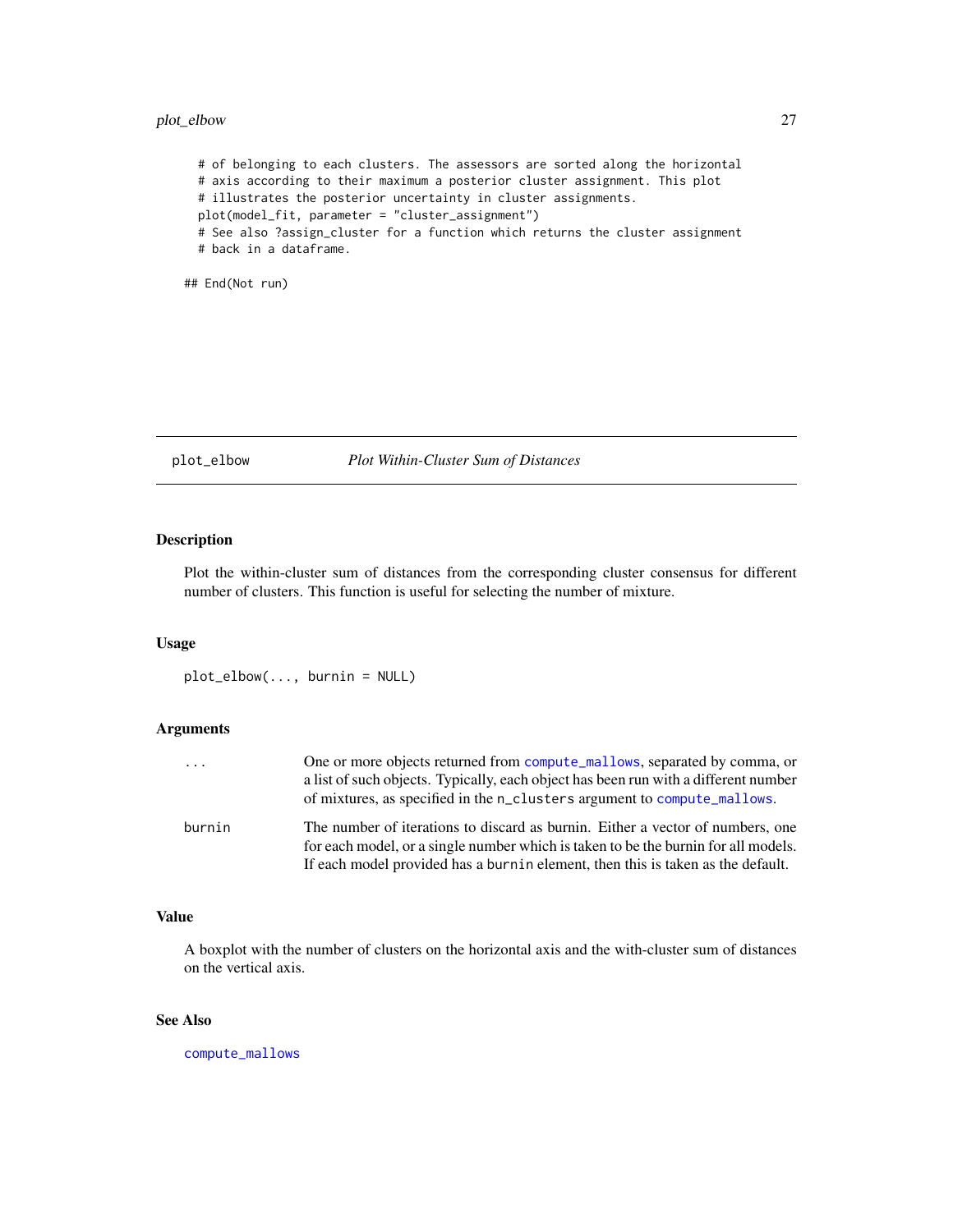```
# DETERMINING THE NUMBER OF CLUSTERS IN THE SUSHI EXAMPLE DATA
## Not run:
 # Let us look at any number of clusters from 1 to 10
 # We use the convenience function compute_mallows_mixtures
 n_{\text{clusters}} \leftarrow \text{seq}(\text{from} = 1, \text{to} = 10)models <- compute_mallows_mixtures(n_clusters = n_clusters,
                                     rankings = sushi_rankings,
                                     include_wcd = TRUE)
 # models is a list in which each element is an object of class BayesMallows,
 # returned from compute_mallows
 # We can create an elbow plot
 plot_elbow(models, burnin = 1000)
 # We then select the number of cluster at a point where this plot has
 # an "elbow", e.g., n_clusters = 5.
 # Having chosen the number of clusters, we can now study the final model
 # Rerun with 5 clusters, now setting save_clus = TRUE to get cluster assignments
 mixture_model <- compute_mallows(rankings = sushi_rankings, n_clusters = 5,
                                   include_wcd = TRUE, save_clus = TRUE)
 # Delete the models object to free some memory
 rm(models)
 # Set the burnin
 mixture_model$burnin <- 1000
 # Plot the posterior distributions of alpha per cluster
 plot(mixture_model)
 # Compute the posterior interval of alpha per cluster
 compute_posterior_intervals(mixture_model,
                              parameter = "alpha")
 # Plot the posterior distributions of cluster probabilities
 plot(mixture_model, parameter = "cluster_probs")
 # Plot the posterior probability of cluster assignment
 plot(mixture_model, parameter = "cluster_assignment")
 # Plot the posterior distribution of "tuna roll" in each cluster
 plot(mixture_model, parameter = "rho", items = "tuna roll")
 # Compute the cluster-wise CP consensus, and show one column per cluster
 cp <- compute_consensus(mixture_model, type = "CP")
 library(dplyr)
 library(tidyr)
 cp %>%
   select(-cumprob) %>%
   spread(key = cluster, value = item)# Compute the MAP consensus, and show one column per cluster
 map <- compute_consensus(mixture_model, type = "MAP")
 map %>%
   select(-probability) %>%
   spread(key = cluster, value = item)# RUNNING IN PARALLEL
 # Computing Mallows models with different number of mixtures in parallel leads to
 # considerably speedup
 library(parallel)
```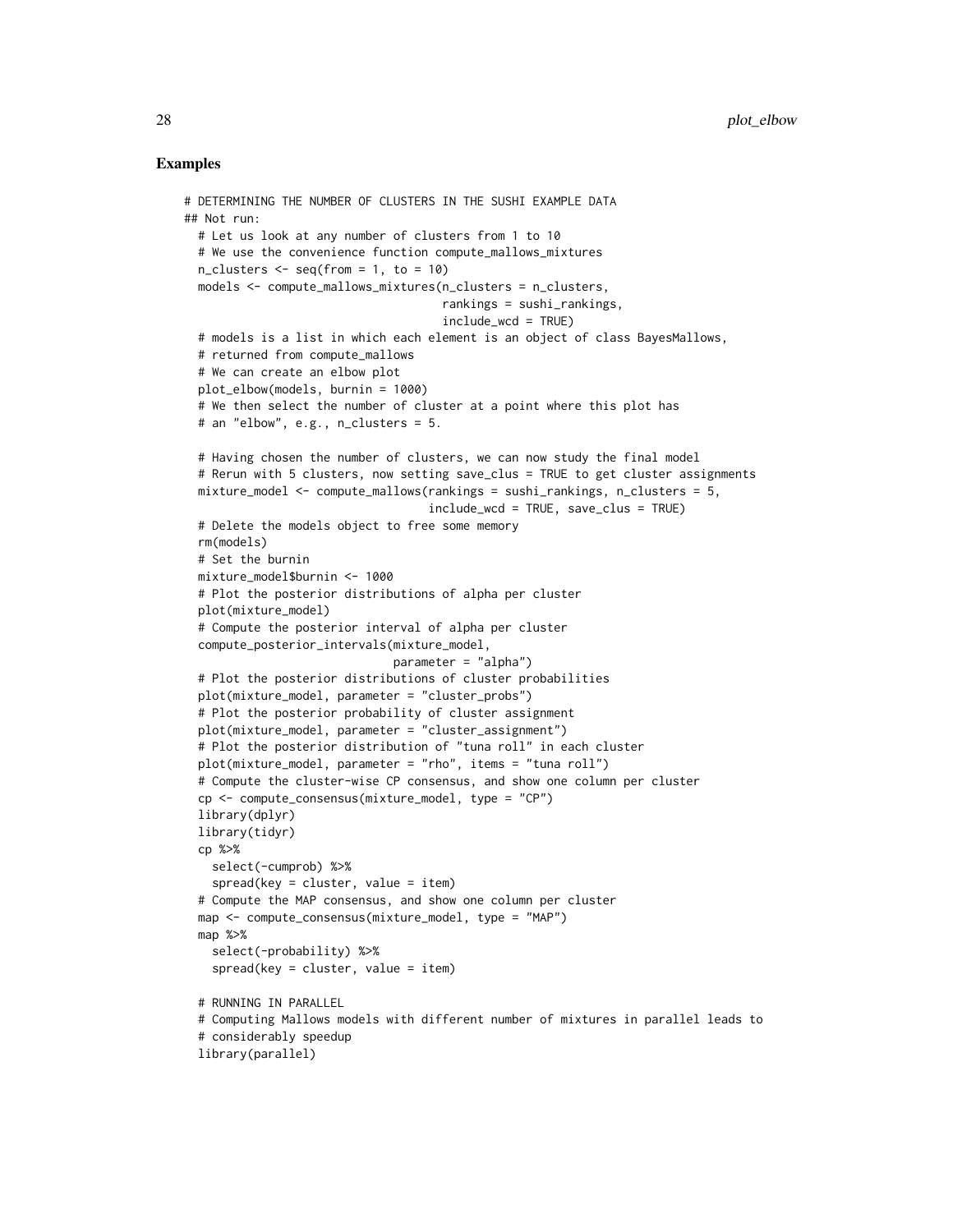```
cl <- makeCluster(detectCores() - 1)
  n_{\text{clusters}} \leftarrow \text{seq}(\text{from} = 1, \text{to} = 10)models <- compute_mallows_mixtures(n_clusters = n_clusters,
                                           rankings = sushi_rankings,
                                           include\_wcd = TRUE, cl = clstopCluster(cl)
## End(Not run)
```
#### <span id="page-28-1"></span>plot\_top\_k *Plot Top-k Rankings with Pairwise Preferences*

#### Description

Plot the posterior probability, per item, of being ranked among the top- $k$  for each assessor. This plot is useful when the data take the form of pairwise preferences.

#### Usage

```
plot_top_k(
  model_fit,
  burnin = model_fit$burnin,
  k = 3,
  rel_widths = c(rep(1, model_fit$n_clusters), 10)
\mathcal{L}
```
#### Arguments

| model_fit  | An object of type BayesMallows, returned from compute_mallows.                                                                                                                                      |
|------------|-----------------------------------------------------------------------------------------------------------------------------------------------------------------------------------------------------|
| burnin     | A numeric value specifying the number of iterations to discard as burn-in. De-<br>faults to model_fit\$burnin, and must be provided if model_fit\$burnin does<br>not exist. See assess_convergence. |
| k          | Integer specifying the k in top- $k$ .                                                                                                                                                              |
| rel_widths | The relative widths of the plots of rho per cluster and the plot of assessors,<br>respectively. This argument is passed on to plot_grid.                                                            |

#### See Also

[predict\\_top\\_k](#page-31-1)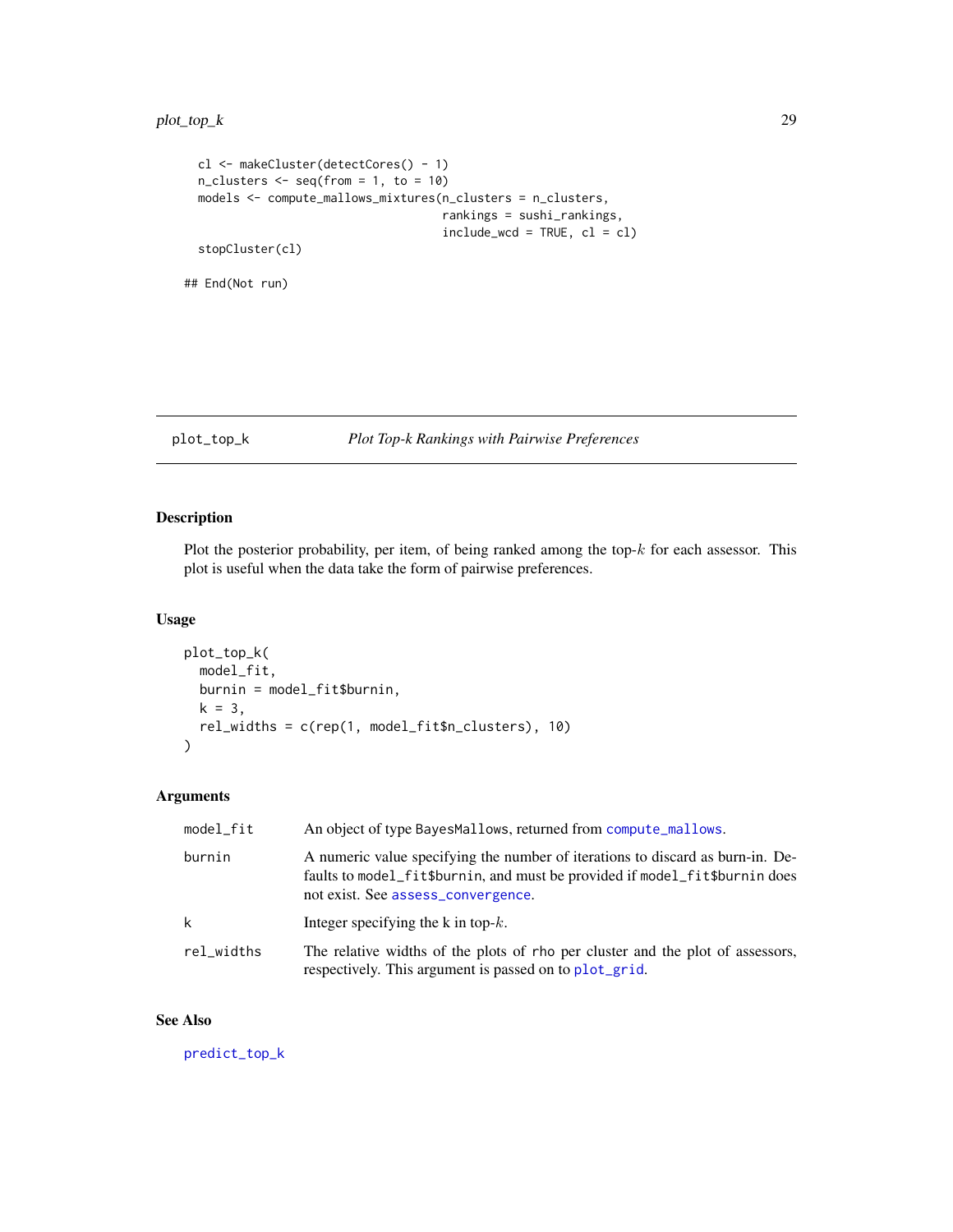#### Examples

```
## Not run:
 # We use the example dataset with beach preferences. Se the documentation to
 # compute_mallows for how to assess the convergence of the algorithm
 # We need to save the augmented data, so setting this option to TRUE
 model_fit <- compute_mallows(preferences = beach_preferences,
                               save_aug = TRUE)
 # We set burnin = 1000
 model_fit$burnin <- 1000
 # By default, the probability of being top-3 is plotted
 plot_top_k(model_fit)
 # We can also plot the probability of being top-5, for each item
 plot\_top_k(model_fit, k = 5)# We get the underlying numbers with predict_top_k
 probs <- predict_top_k(model_fit)
 # To find all items ranked top-3 by assessors 1-3 with probability more than 80 %,
 # we do
 library(dplyr)
 probs %>%
    filter(assessor %in% 1:3, prob > 0.8)
```
## End(Not run)

potato\_true\_ranking *True ranking of the weights of 20 potatoes.*

#### Description

True ranking of the weights of 20 potatoes.

#### Usage

potato\_true\_ranking

#### Format

An object of class numeric of length 20.

#### References

Liu Q, Crispino M, Scheel I, Vitelli V, Frigessi A (2019). "Model-Based Learning from Preference Data." *Annual Review of Statistics and Its Application*, 6(1). doi: [10.1146/annurevstatistics031017-](https://doi.org/10.1146/annurev-statistics-031017-100213) [100213.](https://doi.org/10.1146/annurev-statistics-031017-100213)

<span id="page-29-0"></span>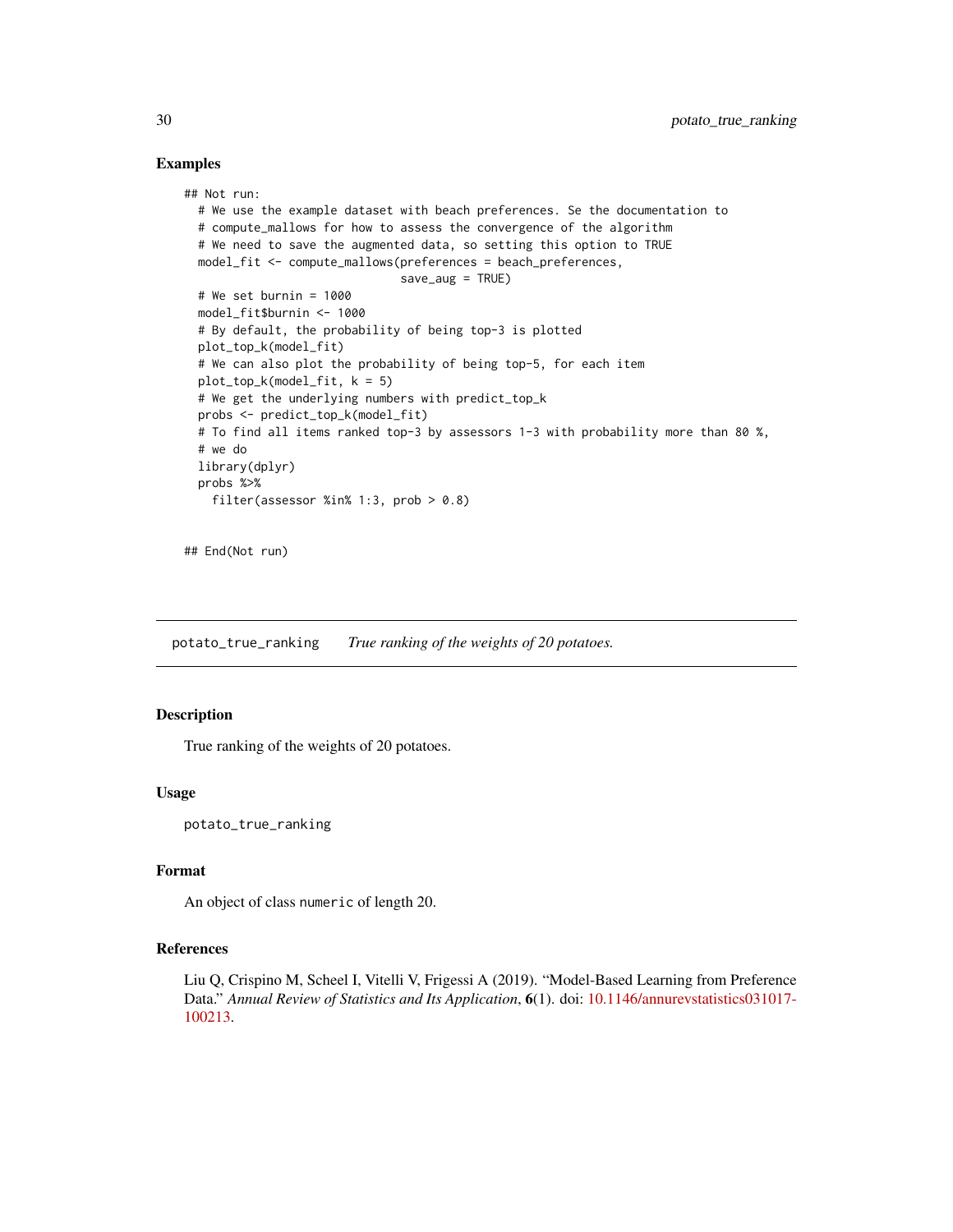<span id="page-30-0"></span>potato\_visual *Result of ranking potatoes by weight, where the assessors were only allowed to inspected the potatoes visually. 12 assessors ranked 20 potatoes.*

#### Description

Result of ranking potatoes by weight, where the assessors were only allowed to inspected the potatoes visually. 12 assessors ranked 20 potatoes.

#### Usage

potato\_visual

#### Format

An object of class matrix with 12 rows and 20 columns.

#### References

Liu Q, Crispino M, Scheel I, Vitelli V, Frigessi A (2019). "Model-Based Learning from Preference Data." *Annual Review of Statistics and Its Application*, 6(1). doi: [10.1146/annurevstatistics031017-](https://doi.org/10.1146/annurev-statistics-031017-100213) [100213.](https://doi.org/10.1146/annurev-statistics-031017-100213)

| potato_weighing | Result of ranking potatoes by weight, where the assessors were al- |
|-----------------|--------------------------------------------------------------------|
|                 | lowed to lift the potatoes. 12 assessors ranked 20 potatoes.       |

#### Description

Result of ranking potatoes by weight, where the assessors were allowed to lift the potatoes. 12 assessors ranked 20 potatoes.

#### Usage

potato\_weighing

#### Format

An object of class matrix with 12 rows and 20 columns.

#### References

Liu Q, Crispino M, Scheel I, Vitelli V, Frigessi A (2019). "Model-Based Learning from Preference Data." *Annual Review of Statistics and Its Application*, 6(1). doi: [10.1146/annurevstatistics031017-](https://doi.org/10.1146/annurev-statistics-031017-100213) [100213.](https://doi.org/10.1146/annurev-statistics-031017-100213)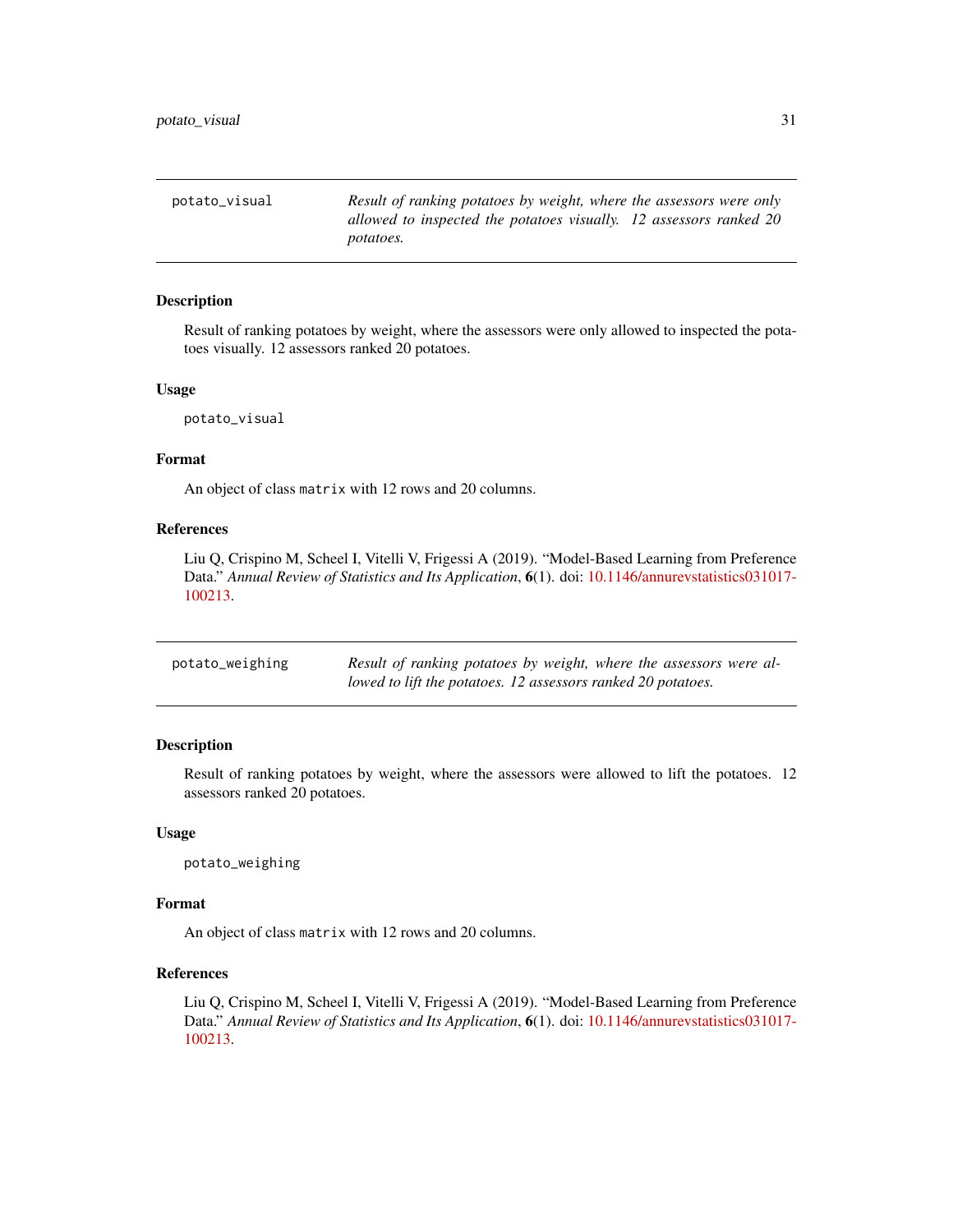<span id="page-31-1"></span><span id="page-31-0"></span>

#### Description

Predict the posterior probability, per item, of being ranked among the top- $k$  for each assessor. This is useful when the data take the form of pairwise preferences.

#### Usage

```
predict_top_k(model_fit, burnin = model_fit$burnin, k = 3)
```
#### Arguments

| model fit | An object of type BayesMallows, returned from compute_mallows.                                                                                                                                      |
|-----------|-----------------------------------------------------------------------------------------------------------------------------------------------------------------------------------------------------|
| burnin    | A numeric value specifying the number of iterations to discard as burn-in. De-<br>faults to model_fit\$burnin, and must be provided if model_fit\$burnin does<br>not exist. See assess_convergence. |
| k         | Integer specifying the k in top- $k$ .                                                                                                                                                              |

#### Value

A dataframe with columns assessor, item, and prob, where each row states the probability that the given assessor rates the given item among top- $k$ .

#### See Also

[plot\\_top\\_k](#page-28-1)

print.BayesMallows *Print Method for BayesMallows Objects*

#### Description

The default print method for a BayesMallows object.

#### Usage

```
## S3 method for class 'BayesMallows'
print(x, \ldots)
```
#### Arguments

|   | An object of type BayesMallows, returned from compute_mallows. |
|---|----------------------------------------------------------------|
| . | Other arguments passed to print (not used).                    |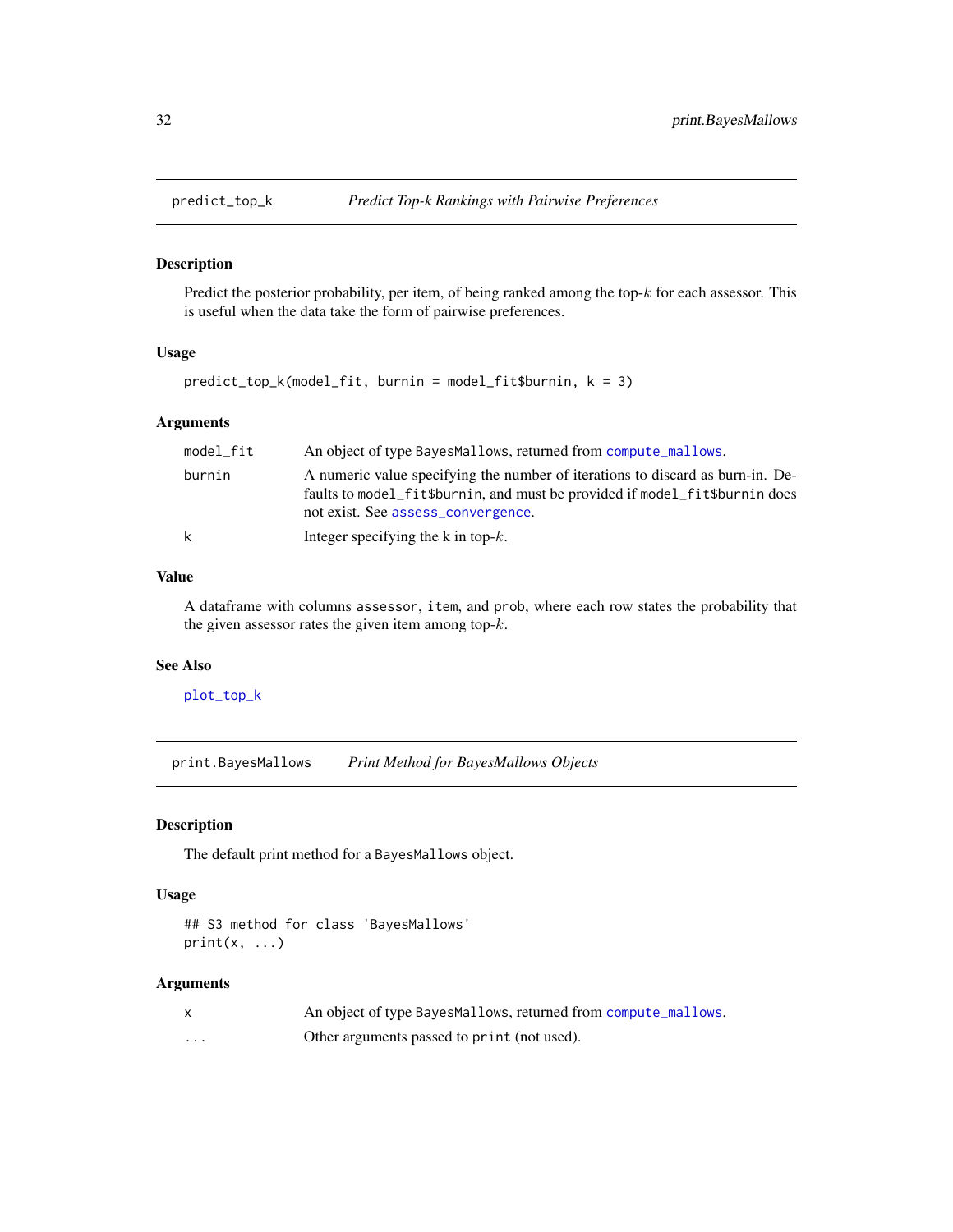<span id="page-32-0"></span>print.BayesMallowsMixtures

*Print Method for BayesMallowsMixtures Objects*

#### Description

The default print method for a BayesMallowsMixtures object.

#### Usage

```
## S3 method for class 'BayesMallowsMixtures'
print(x, \ldots)
```
#### Arguments

|          | An object of type BayesMallowsMixtures, returned from compute_mallows_mixtures. |
|----------|---------------------------------------------------------------------------------|
| $\cdots$ | Other arguments passed to print (not used).                                     |

#### <span id="page-32-1"></span>Description

create\_ranking takes a vector or matrix of ordered items orderings and returns a corresponding vector or matrix of ranked items. create\_ordering takes a vector or matrix of rankings rankings and returns a corresponding vector or matrix of ordered items.

#### Usage

```
create_ranking(orderings)
```
create\_ordering(rankings)

#### Arguments

| orderings | A vector or matrix of ordered items. If a matrix, it should be of size N times n,<br>where N is the number of samples and n is the number of items. |
|-----------|-----------------------------------------------------------------------------------------------------------------------------------------------------|
| rankings  | A vector or matrix of ranked items. If a matrix, it should be N times n, where N<br>is the number of samples and n is the number of items.          |

#### Value

A vector or matrix of rankings. Missing orderings coded as NA are propagated into corresponding missing ranks and vice versa.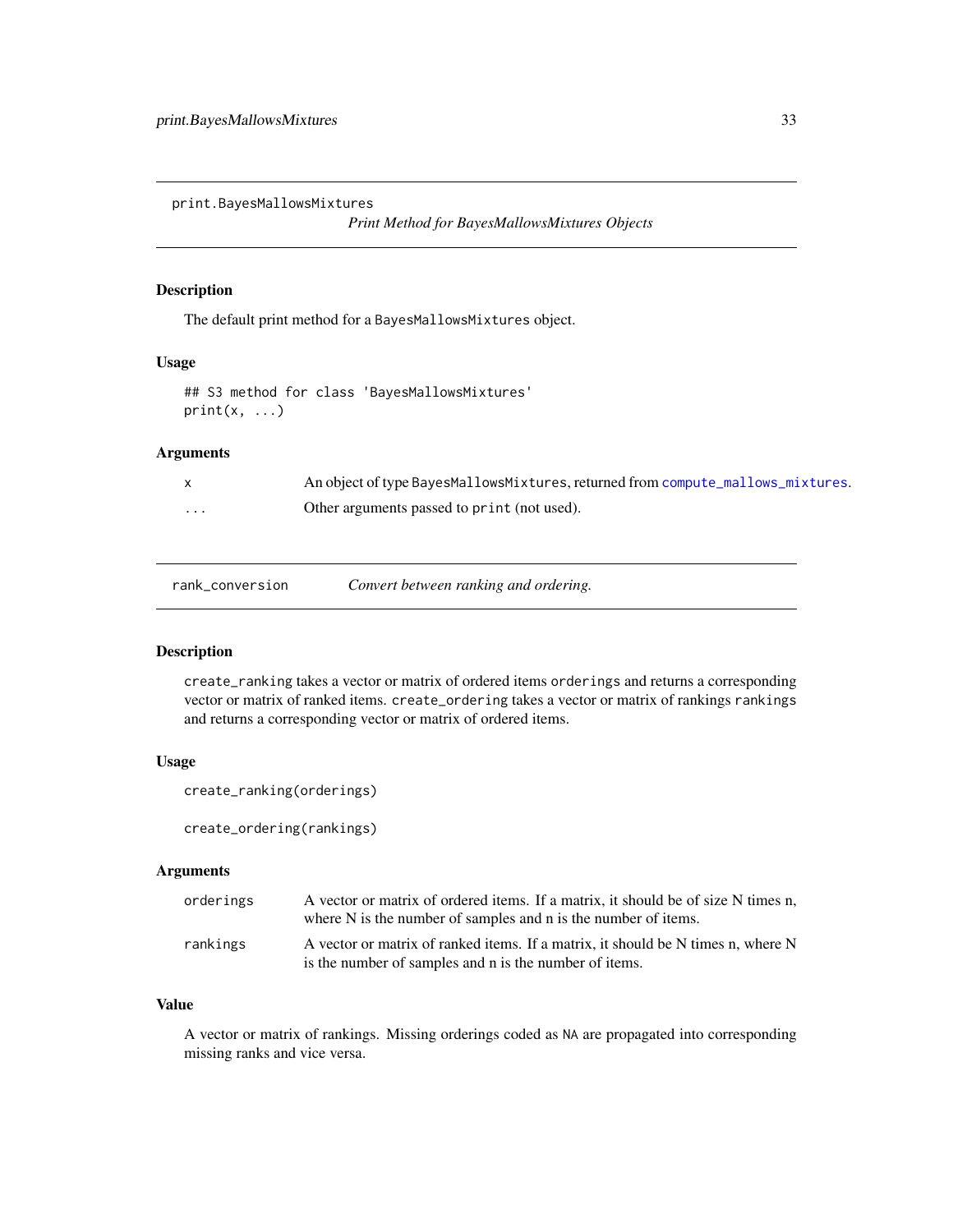#### <span id="page-33-0"></span>Functions

- create\_ranking: Convert from ordering to ranking.
- create\_ordering: Convert from ranking to ordering.

#### Examples

```
# A vector of ordered items.
orderings <- c(5, 1, 2, 4, 3)
# Get ranks
rankings <- create_ranking(orderings)
# rankings is c(2, 3, 5, 4, 1)
# Finally we convert it backed to an ordering.
orderings_2 <- create_ordering(rankings)
# Confirm that we get back what we had
all.equal(orderings, orderings_2)
# Next, we have a matrix with N = 19 samples
# and n = 4 items
set.seed(21)
N < -10n < -4orderings <- t(replicate(N, sample.int(n)))
# Convert the ordering to ranking
rankings <- create_ranking(orderings)
# Now we try to convert it back to an ordering.
orderings_2 <- create_ordering(rankings)
# Confirm that we get back what we had
all.equal(orderings, orderings_2)
```
sample\_mallows *Random Samples from the Mallows Rank Model*

#### **Description**

Generate random samples from the Mallows Rank Model (Mallows 1957) with consensus ranking  $\rho$  and scale parameter  $\alpha$ . The samples are obtained by running the Metropolis-Hastings algorithm described in Appendix C of Vitelli et al. (2018).

#### Usage

```
sample_mallows(
 rho0,
 alpha0,
 n_samples,
 leap_size = 1,
 metric = "footrule",
 diagnostic = FALSE,
 burnin = ifelse(diagnostic, 0, 1000),
```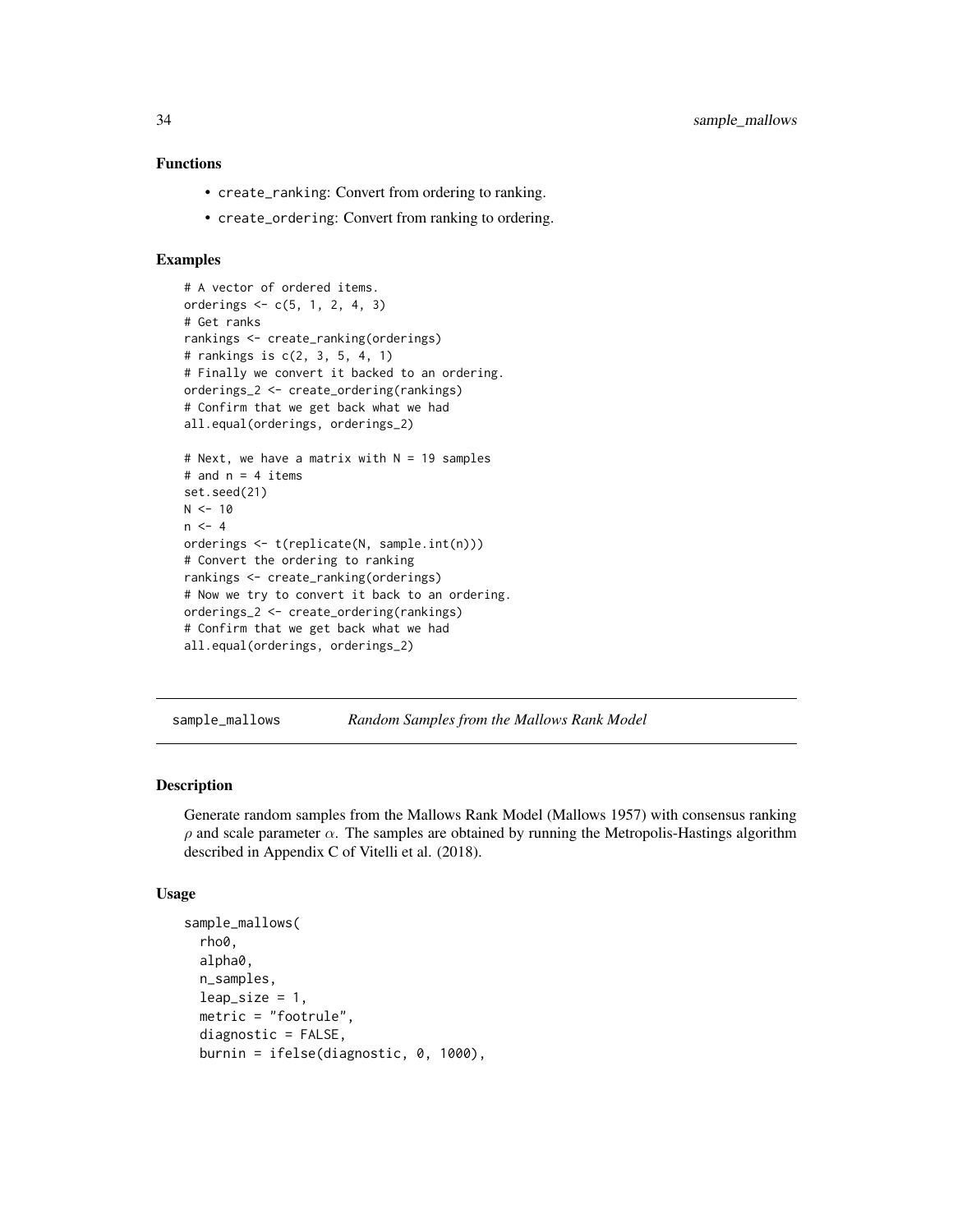```
thinning = ifelse(diagnostic, 1, 1000),
items_to_plot = NULL,
max\_lag = 1000L
```
#### Arguments

 $\lambda$ 

| rho0          | Vector specifying the latent consensus ranking in the Mallows rank model.                                                                                                                                                                                                                                                                  |
|---------------|--------------------------------------------------------------------------------------------------------------------------------------------------------------------------------------------------------------------------------------------------------------------------------------------------------------------------------------------|
| alpha0        | Scalar specifying the scale parameter in the Mallows rank model.                                                                                                                                                                                                                                                                           |
| n_samples     | Integer specifying the number of random samples to generate. When diagnostic<br>$=$ TRUE, this number must be larger than 1.                                                                                                                                                                                                               |
| leap_size     | Integer specifying the step size of the leap-and-shift proposal distribution.                                                                                                                                                                                                                                                              |
| metric        | Character string specifying the distance measure to use. Available options are<br>"footrule" (default), "spearman", "cayley", "hamming", "kendall", and<br>"ulam". See also the rmm function in the PerMallows package (Irurozki et al.<br>2016) for sampling from the Mallows model with Cayley, Hamming, Kendall,<br>and Ulam distances. |
| diagnostic    | Logical specifying whether to output convergence diagnostics. If TRUE, a diag-<br>nostic plot is printed, together with the returned samples.                                                                                                                                                                                              |
| burnin        | Integer specifying the number of iterations to discard as burn-in. Defaults to<br>1000 when diagnostic = FALSE, else to 0.                                                                                                                                                                                                                 |
| thinning      | Integer specifying the number of MCMC iterations to perform between each<br>time a random rank vector is sampled. Defaults to $1000$ when diagnostic =<br>FALSE, else to 1.                                                                                                                                                                |
| items_to_plot | Integer vector used if diagnostic = TRUE, in order to specify the items to plot<br>in the diagnostic output. If not provided, 5 items are picked at random.                                                                                                                                                                                |
| max_lag       | Integer specifying the maximum lag to use in the computation of autocorrela-<br>tion. Defaults to 1000L. This argument is passed to stats::acf. Only used<br>when $diagnostic = TRUE$ .                                                                                                                                                    |

#### References

Irurozki E, Calvo B, Lozano JA (2016). "PerMallows: An R Package for Mallows and Generalized Mallows Models." *Journal of Statistical Software*, 71(12), 1–30. doi: [10.18637/jss.v071.i12.](https://doi.org/10.18637/jss.v071.i12)

Mallows CL (1957). "Non-Null Ranking Models. I." *Biometrika*, 44(1/2), 114–130.

Vitelli V, Sorensen O, Crispino M, Arjas E, Frigessi A (2018). "Probabilistic Preference Learning with the Mallows Rank Model." *Journal of Machine Learning Research*, 18(1), 1–49. [http:](http://jmlr.org/papers/v18/15-481.html) [//jmlr.org/papers/v18/15-481.html](http://jmlr.org/papers/v18/15-481.html).

```
# Sample 100 random rankings from a Mallows distribution with footrule distance
set.seed(1)
# Number of items
n_items <- 15
```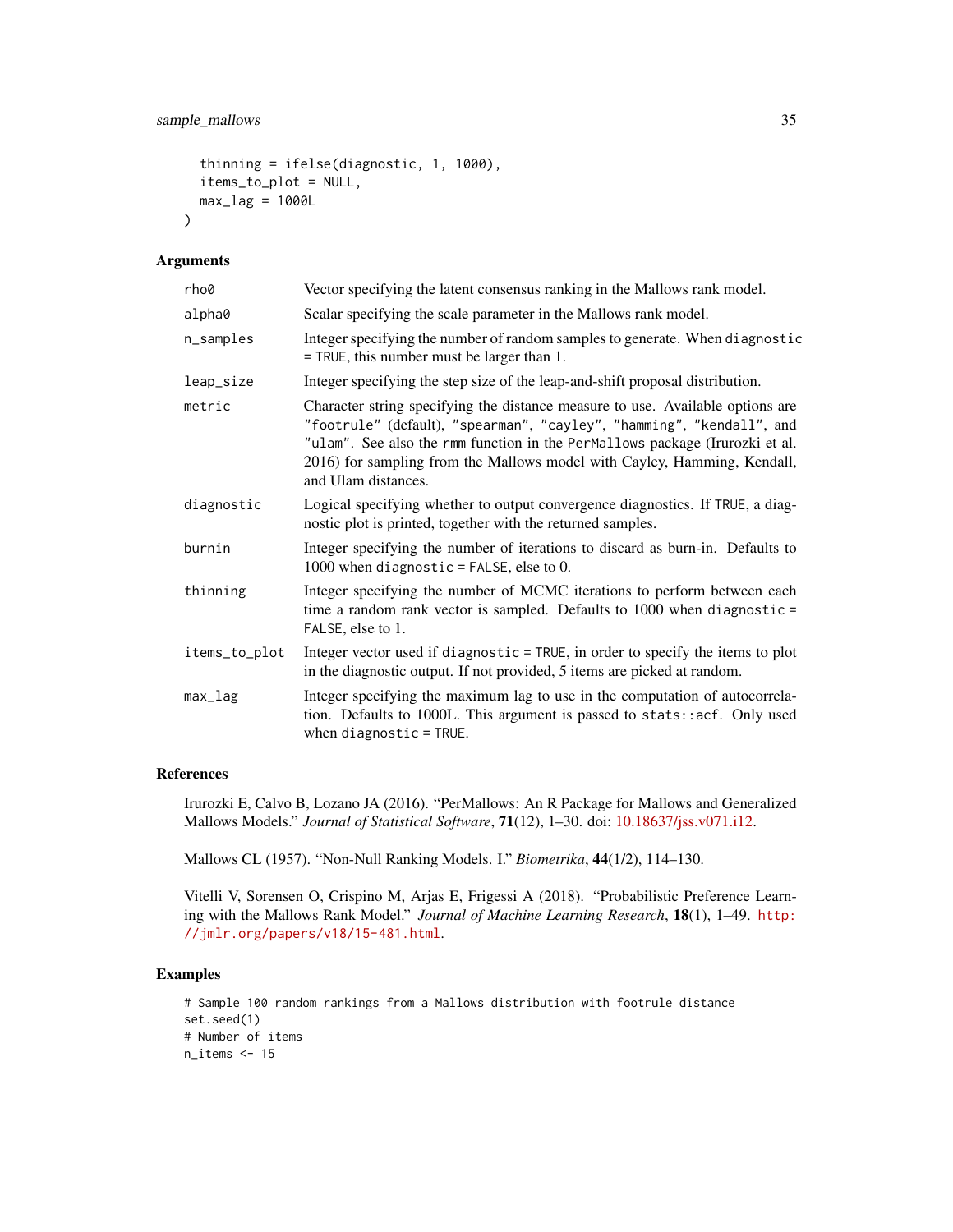```
# Set the consensus ranking
rho0 \leq -\text{seq}(\text{from} = 1, \text{to} = \text{n}_\text{times}, \text{by} = 1)# Set the scale
alpha0 < -10# Number of samples
n_samples <- 100
# We first do a diagnostic run, to find the thinning and burnin to use
# We set n_samples to 1000, in order to run 1000 diagnostic iterations.
test \le sample_mallows(rho0 = rho0, alpha0 = alpha0, diagnostic = TRUE,
                       n_samples = 1000, burnin = 1, thinning = 1)
# When items_to_plot is not set, 5 items are picked at random. We can change this.
# We can also reduce the number of lags computed in the autocorrelation plots
test <- sample_mallows(rho0 = rho0, alpha0 = alpha0, diagnostic = TRUE,
                       n_samples = 1000, burnin = 1, thinning = 1,
                       items_to.plot = c(1:3, 10, 15), maxy2ag = 500# From the autocorrelation plot, it looks like we should use
# a thinning of at least 200. We set thinning = 1000 to be safe,
# since the algorithm in any case is fast. The Markov Chain
# seems to mix quickly, but we set the burnin to 1000 to be safe.
# We now run sample_mallows again, to get the 100 samples we want:
samples <- sample_mallows(rho0 = rho0, alpha0 = alpha0, n_samples = 100,
                          burnin = 1000, thinning = 1000)
# The samples matrix now contains 100 rows with rankings of 15 items.
# A good diagnostic, in order to confirm that burnin and thinning are set high
# enough, is to run compute_mallows on the samples
model_fit <- compute_mallows(samples, nmc = 10000)
# The highest posterior density interval covers alpha0 = 10.
compute_posterior_intervals(model_fit, burnin = 2000, parameter = "alpha")
# The PerMallows package has a Gibbs sampler for sampling from the Mallows
# distribution with Cayley, Kendall, Hamming, and Ulam distances. For these
# distances, using the PerMallows package is typically faster.
# Let us sample 100 rankings from the Mallows model with Cayley distance,
# with the same consensus ranking and scale parameter as above.
library(PerMallows)
# Set the scale parameter of the PerMallows package corresponding to
# alpha0 in BayesMallows
theta0 =alpha0 / n_items
# Sample with PerMallows::rmm
sample1 \leq rmm(n = 100, sigma0 = rho0, theta = theta0, dist.name = "cayley")
# Generate the same sample with sample_mallows
sample2 <- sample_mallows(rho0 = rho0, alpha0 = alpha0, n_samples = 100,
                          burnin = 1000, thinning = 1000, metric = "cayley")
```
sushi\_rankings *Sushi Rankings*

#### **Description**

Complete rankings of 10 types of sushi from 5000 assessors (Kamishima 2003).

<span id="page-35-0"></span>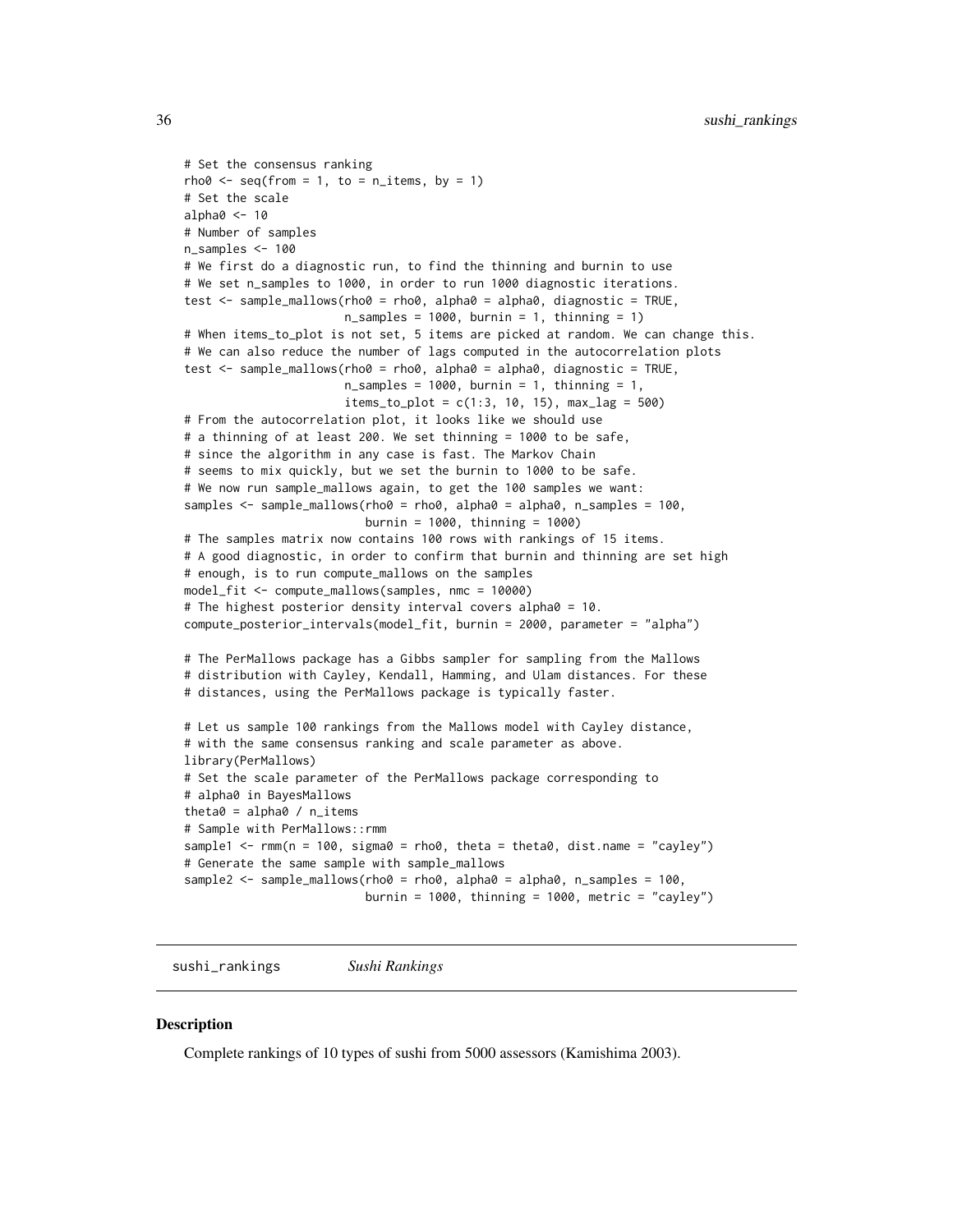#### sushi\_rankings 37

#### Usage

sushi\_rankings

#### Format

An object of class matrix with 5000 rows and 10 columns.

#### References

Kamishima T (2003). "Nantonac Collaborative Filtering: Recommendation Based on Order Responses." In *Proceedings of the Ninth ACM SIGKDD International Conference on Knowledge Discovery and Data Mining*, 583–588.